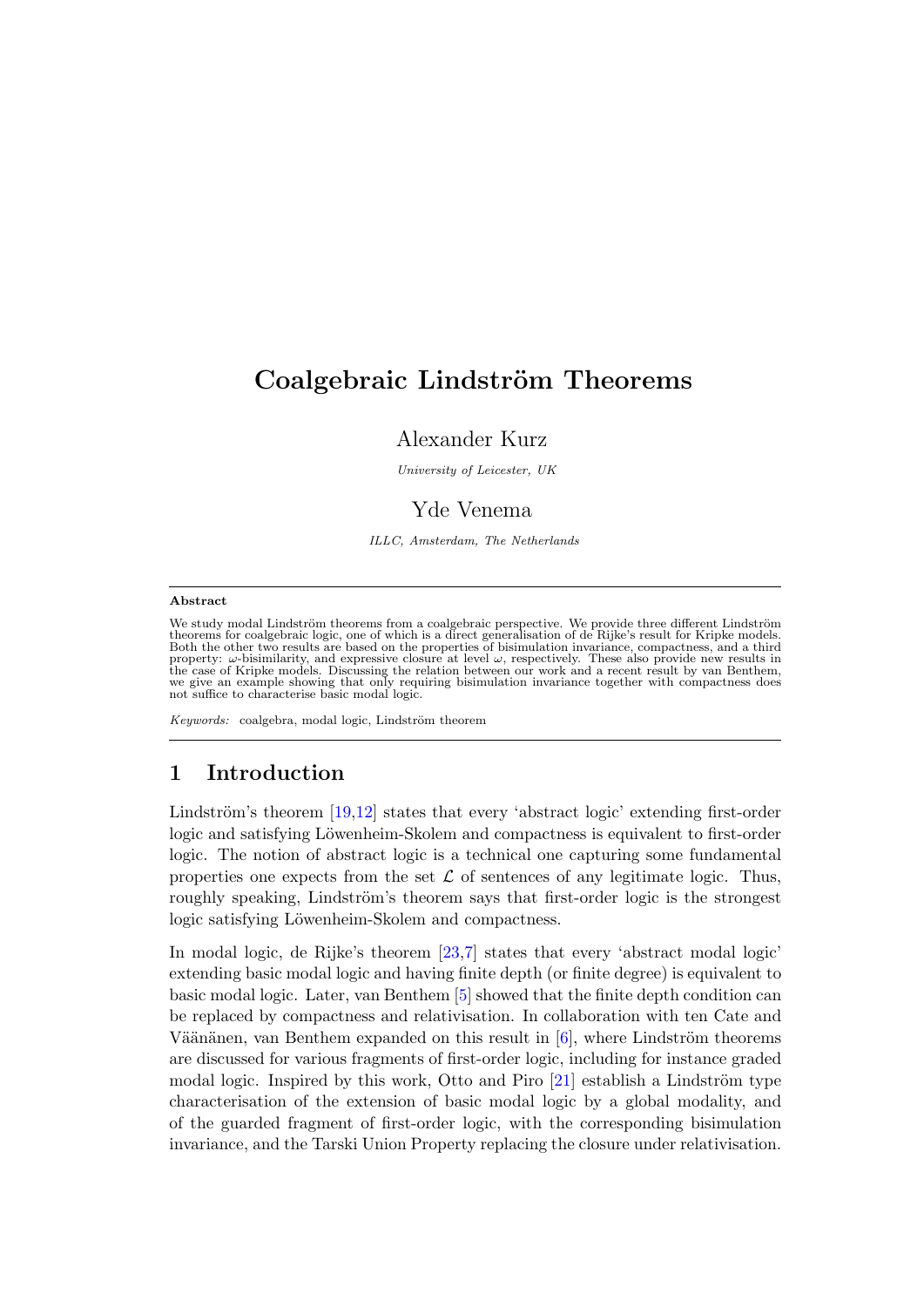Our approach to Lindström-type theorems for modal logic is coalgebraic. The notion of a coalgebra  $X \to TX$  for a functor T encompasses, for particular instantiations of T, Kripke frames and models, but also many other structures of importance in computer science. Accordingly, we generalise de Rijke's theorem to a wide range of functors T. But our analysis also gives an elegant explanation of de Rijke's theorem and leads to new variations in the case of Kripke frames and models.

There are two main differences between our approach and that of van Benthem et al  $[5,6]$  $[5,6]$ . In the mentioned papers, abstract modal logics are *not* supposed to be bisimulation invariant, and, second, they are supposed to be closed under relativisation. Neither of these assumptions is very natural in the coalgebraic setting, and therefore, our starting point will be rather different from that of the cited authors. Similarly, we do not see how to translate the Tarski Union Property of Otto and Piro [\[21\]](#page-16-6) to a coalgebraic setting.

The technique used to obtain our results is based on the final coalgebra sequence. It can be explained as follows.

$$
1 \leftarrow \frac{p_0^1}{T!} T! \leftarrow \frac{p_1^2}{T!} T^2! \leftarrow \cdots \leftarrow T^{\alpha} 1 \leftarrow \cdots \leftarrow Z \qquad (1)
$$

An element of Z (the final coalgebra) is an equivalence class of pointed models up to bisimilarity. Similarly, for each ordinal  $\alpha$ , there is a notion of  $\alpha$ -bisimilarity and the 'approximants'  $T^{\alpha}$ 1 classify pointed models up to  $\alpha$ -bisimilarity. The 'projections' p identify elements that cannot be distinguished at a coarser level.

From our perspective, an abstract coalgebraic logic  $\mathcal L$  then will just be a collec-tion of subsets of Z, see eg [\[11,](#page-16-7)[16\]](#page-16-8) for more on this perspective.  $\mathcal L$  will have finite depth if all these subsets are determined at a finite stage  $\alpha < \omega$ . Since it is known that basic modal logic (over finitely many variables) allows us to define all subsets of all finitary approximants, de Rijke's theorem is an immediate consequence: An abstract coalgebraic logic extending basic modal logic and having a notion of finite depth must be equivalent to basic modal logic (because the formulas of such a logic, up to logical equivalence, correspond precisely to the subsets of the finitary approximants  $T^n$ 1,  $n < \omega$ ).

In a further analysis, we investigate ways to replace the notion of finite depth by compactness. Whereas the argument in the previous paragraph was based on all subsets of all finitary approximants being definable in  $\mathcal{L}$ , we now look at higher approximants, such as  $T^{\omega_1}$  (or Z itself) and consider the topologies generated by (extensions of) formulas. Then topological compactness and logical compactness coincide and we can combine topological results with properties of the final coalgebra sequence.

Summary and Structure of the paper. Section 7 presents our three Lindström theorems, stating that a logic invariant under bisimilarity, closed under Boolean operations and at least as expressive as the 'basic modal logic'  $\mathcal{L}_T^{\rm F}$  is actually equivalent to  $\mathcal{L}_T^{\rm F}$  if additionally one of three conditions hold:

•  $\mathcal L$  has finite depth,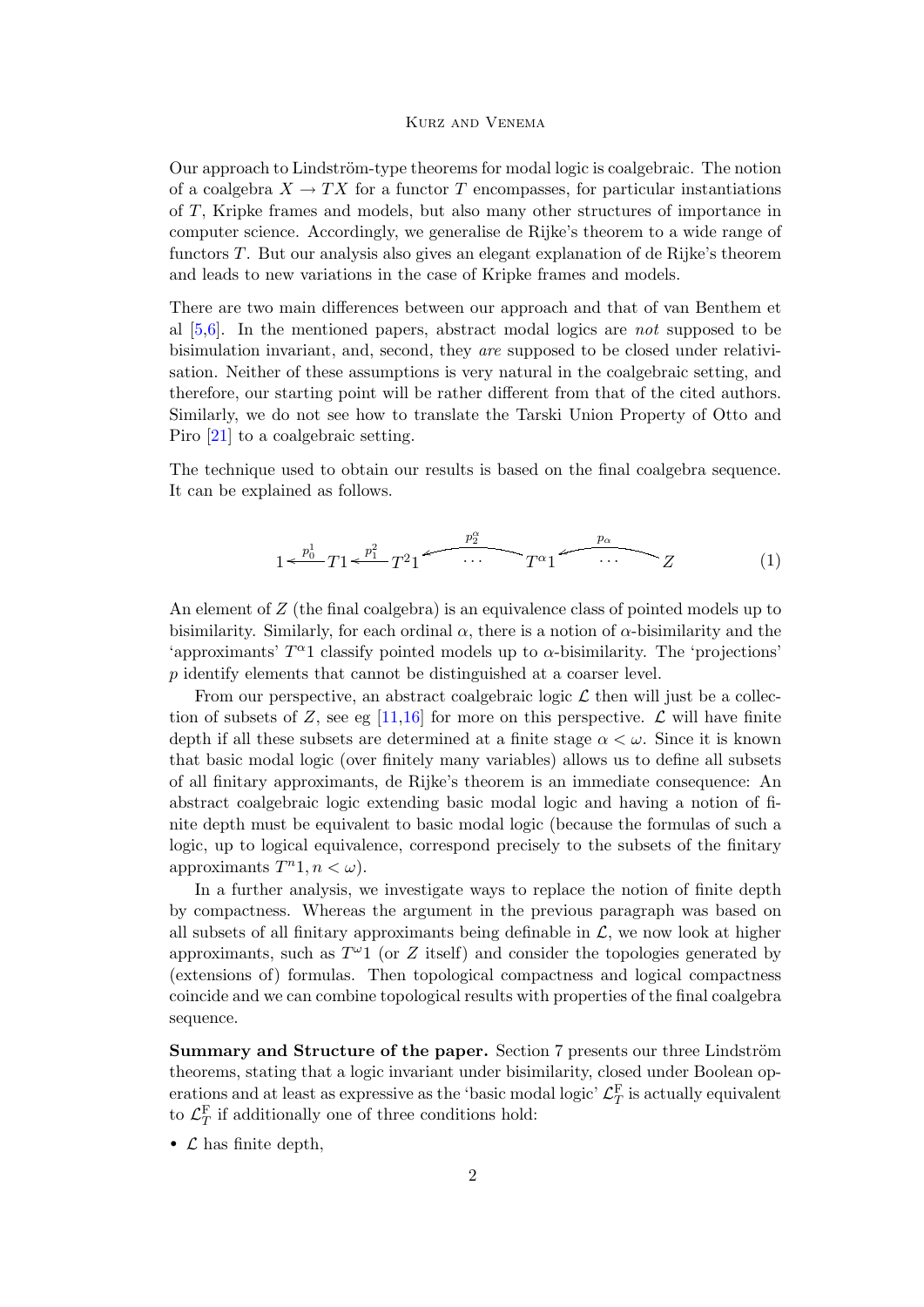- $\mathcal L$  is compact and invariant under  $\omega$ -bisimilarity,
- $\mathcal L$  is compact and expressively closed at  $\omega$ .

We also give an example showing that in the second item  $\omega$ -bisimilarity cannot be replaced by bisimilarity.

Sections 3-5 are devoted to these three conditions, respectively. Section 6 presents two lemmas on the final coalgebra sequence, which we believe are of independent interest.

## 2 Preliminaries on Coalgebras and Modal Logic

### 2.1 Coalgebras

Coalgebras generalise Kripke frames and models.

**Definition 2.1** The category  $\text{Coalg}(T)$  of coalgebras for a functor T on a category X has as objects arrows  $\xi: X \to TX$  in X and morphisms  $f: (X, \xi) \to (X', \xi')$  are arrows  $f: X \to X'$  such that  $Tf \circ \xi = \xi' \circ f$ .

The main examples of functors of interest to us in this paper are

<span id="page-2-0"></span>**Definition 2.2** A Kripke polynomial functor (KPF)  $T : Set \rightarrow Set$  is built according to

$$
T ::= Id \mid C \mid T + T \mid T \times T \mid T \circ T \mid \mathcal{P}
$$
\n<sup>(2)</sup>

where  $Id$  is the identity functor,  $C$  is the constant functor that maps all sets to a finite set  $C_+$  is disjoint union,  $\times$  is cartesian product,  $\circ$  is composition, and  $\mathcal P$ maps a set to the collection of its subsets.

- Remark 2.3 In the above definition, we insist on constants C being finite and coproducts being finite as well, hence a KPF in our sense maps finite sets to finite sets.
- A coalgebra  $X \to \mathcal{P}X$  is a Kripke frame and a coalgebra  $X \to 2^P \times \mathcal{P}X$  for a finite set  $P$  (of atomic propositions) is a Kripke model.
- An element  $x_0$  of a coalgebra  $\xi: X \to C \times X$  specifies a stream (infinite list)  $(c_1, c_2, \ldots)$  via  $(c_{n+1}, x_{n+1}) = \xi(x_n), n < \omega$ .
- Similarly, an element  $x_0$  of a coalgebra  $X \to C_1 + C_2 \times X \times X$  specifies a possibly infinite binary tree with leaves labelled from  $C_1$  and the other nodes labelled from  $C_2$ .
- Consider a coalgebra  $X \to 2 \times X^C$  where  $2 = \{0, 1\}$ . It can be understood as a deterministic automaton over the alphabet  $C$ , where the elements in 2 are used to label states as accepting or non-accepting.
- The reader can easily extend this list, for example, non-deterministic automata are coalgebras  $X \to 2 \times (\mathcal{P}X)^C$

**Definition 2.4** We say that T has the properties (wp) and (fs) if T is a functor  $Set \rightarrow Set$  and, respectively,

(wp) preserves weak pullbacks,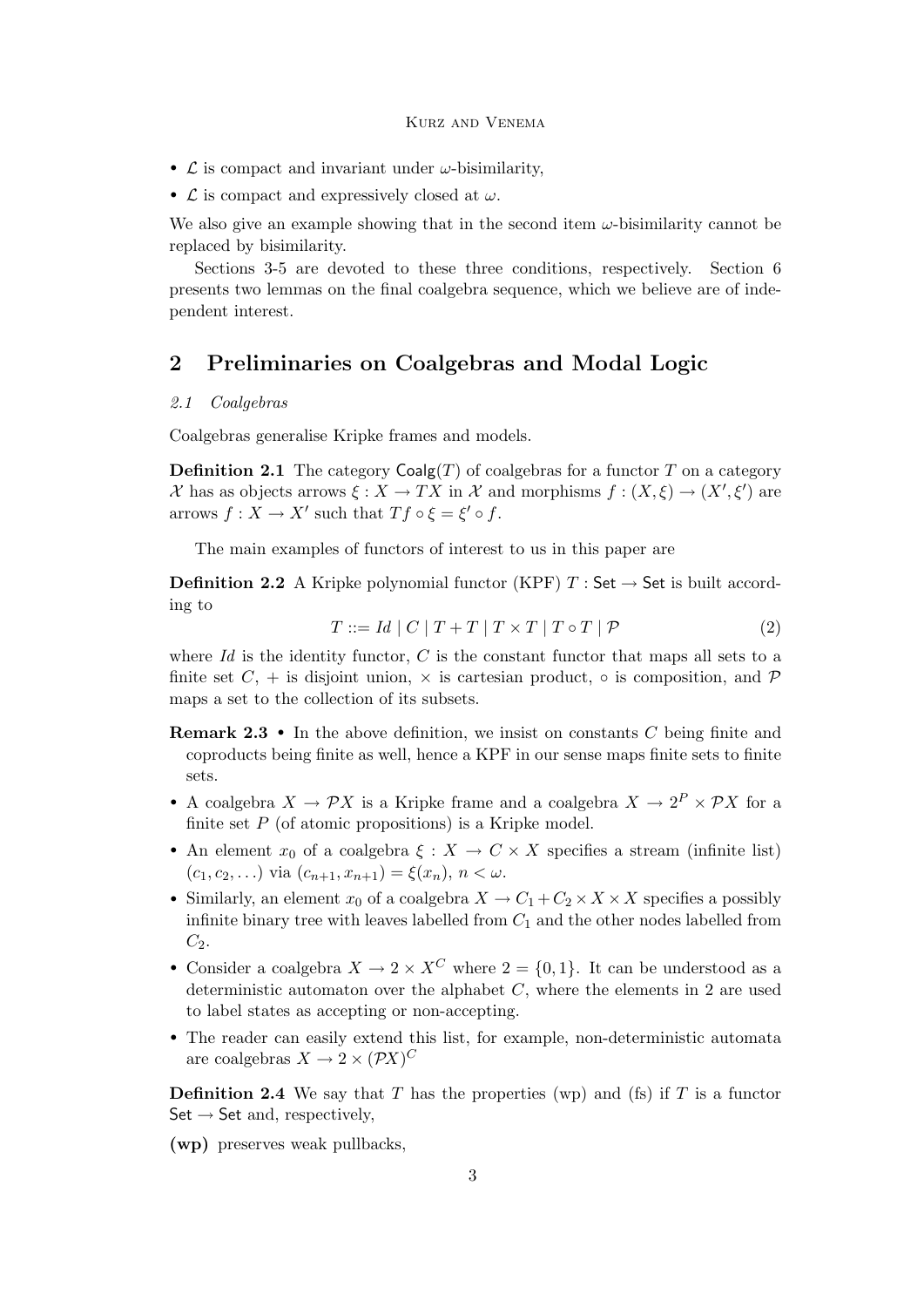(fs) restricts to finite sets.

**Example 2.5** A KPF  $T$  satisfies (wp) and (fs). Further examples of functors are obtained by extending [\(2\)](#page-2-0) with

<span id="page-3-0"></span>
$$
\ldots | P_{\omega} | List | Mult | D | H \tag{3}
$$

where  $\mathcal{P}_{\omega}X$  is the set of finite subsets of X, List X the set of finite lists over X, Mult X the set of finite multisets over  $X$ ,  $\mathcal{D}X$  the set of discrete probability distributions over X, and  $\mathcal{H}X = 2^{2^X}$ . They all satisfy (wp) with the exception of  $\mathcal H$  and they do not satisfy (fs) with the exception of  $\mathcal{P}_{\omega}$  and  $\mathcal{H}$ . H-coalgebras coincide with neighbourhood frames in modal logic and are investigated, from a coalgebraic point of view, in Hansen and Kupke [\[13\]](#page-16-9).

Final Coalgebra and Bisimilarity. Given  $T : Set \rightarrow Set$  the final coalgebra  $(Z, \zeta)$  is determined by the property that for any coalgebra  $\xi : X \to TX$  there is a unique coalgebra morphism  $f : X \to Z$ . Instantiating T as P, we find that f identifies two elements of  $X$  iff they are bisimilar in the usual sense. So we may take this as a definition: Two elements of a coalgebra are bisimilar if they are identified by the unique morphism into the final coalgebra. This definition extends to elements in two different coalgebras  $(X, \xi)$ ,  $(X', \xi')$  by considering their disjoint union (or coproduct)  $X + X' \stackrel{\xi+\xi'}{\longrightarrow} TX + TX' \rightarrow T(X + X')$ . **Bisimilarity** is the smallest relation between elements of (possibly different) coalgebras containing all pairs of bisimilar elements. Clearly, bisimilarity is an equivalence relation.

Remark 2.6 (Existence of the final coalgebra) The final coalgebra does always exist if we allow its carrier to be a proper class as in [\[2\]](#page-16-10) or if we assume the existence of an appropriate inaccessible cardinal as in [\[4\]](#page-16-11). Both approaches are equivalent, but we find the latter point of view more convenient as we then know that the final sequence, discussed below, always converges against the final coalgebra.

- **Example 2.7** (i) The final coalgebra  $Z \rightarrow \mathcal{P}Z$  is Aczel's universe of non-wellfounded sets  $[1]$ . The elements of Z can be understood as precisely the nonwell-founded sets, that is, the equivalence classes of pointed Kripke frames under bisimilarity.
- (ii) The final coalgebra for  $TX = C \times X$  is  $\zeta: C^{\omega} \to C \times C^{\omega}$  where  $\zeta$  maps a stream  $(c_i)_{i\lt\omega}$  to the pair  $(c_0, (c_i)_{1\lt i\lt\omega})$  consisting of the 'head' and the 'tail' of the stream.
- (iii) Similarly, the final coalgebra for  $TX = C_1 + C_2 \times X \times X$  consists of the set of all, possibly infinite, binary trees with leaves labelled from  $C_1$  and the other nodes labelled from  $C_2$ .
- (iv) In case of  $TX = 2 \times X^C$ , the final coalgebra Z is the set of all languages (ie subsets of  $C^*$ ) and the unique coalgebra morphism  $X \to Z$  maps a state of the automaton  $X$  to its accepted language [\[24\]](#page-16-12).

Final Sequence and  $\alpha$ -Bisimilarity. The final coalgebra is approximated by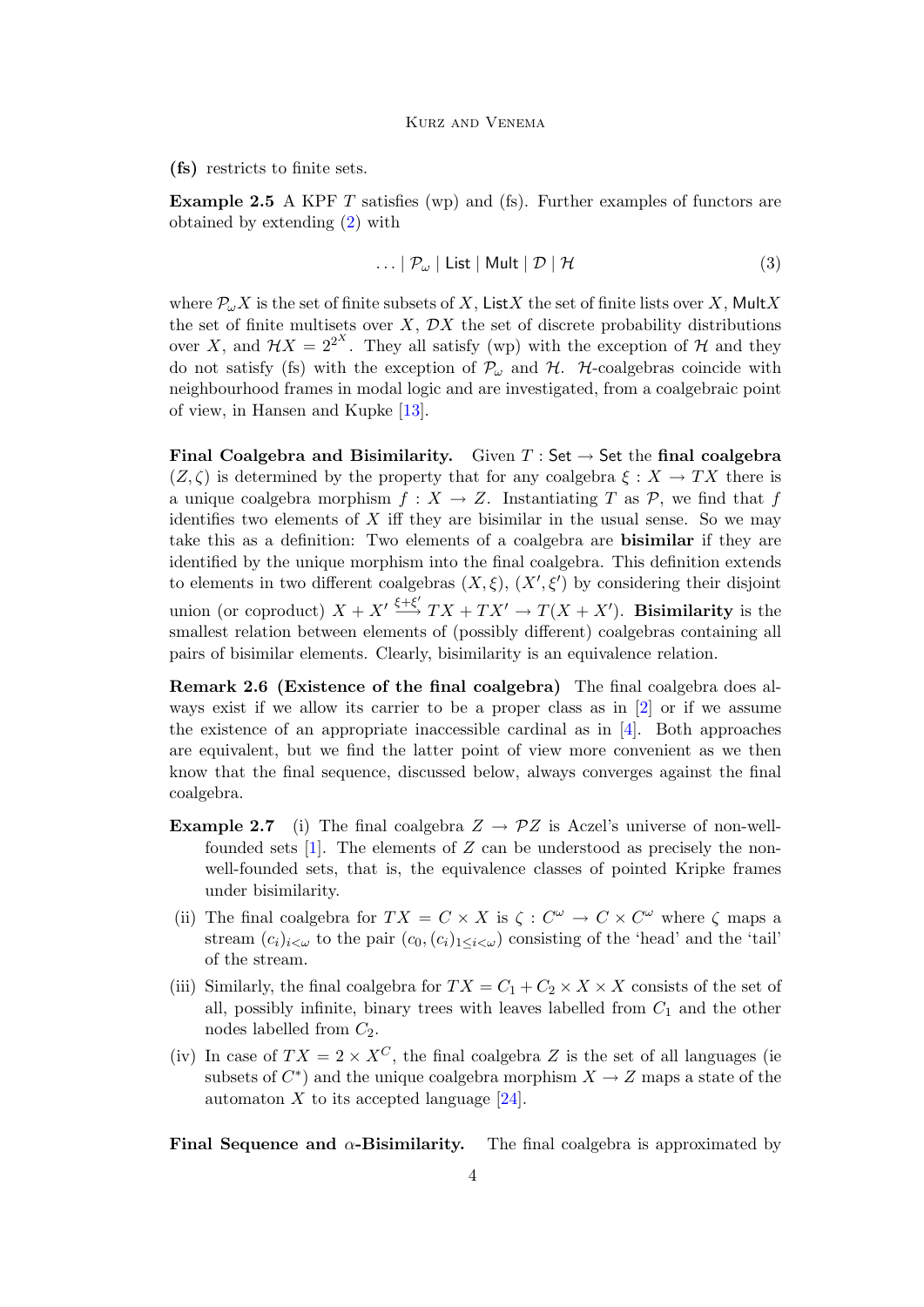the final coalgebra sequence

<span id="page-4-0"></span>
$$
1 \leftarrow \frac{p_0^1}{T} T 1 \leftarrow \frac{p_1^2}{T} T^2 1 \leftarrow \cdots \leftarrow T^{\alpha} 1 \leftarrow \cdots \leftarrow Z \tag{4}
$$

where 1 denotes a one-element set and

- $T^{\alpha+1}1 = T(T^{\alpha}1)$  and  $p_{\beta+1}^{\alpha+1} = T(p_{\beta}^{\alpha})$  for all  $\beta < \alpha$ ,
- $p^{\alpha}_{\gamma} = p^{\beta}_{\gamma} \circ p^{\alpha}_{\beta}$  for  $\gamma < \beta < \alpha$ ,
- if  $\alpha$  is a limit ordinal then  $(T^{\alpha}1,(p^{\alpha}_{\beta}))_{\beta<\alpha}$  is a limiting cone.

Since the final coalgebra  $(Z, \zeta)$  does exist [\[4\]](#page-16-11) we know from [\[3,](#page-16-13) Thm 2] that the final sequence converges, that is, there is an isomorphism  $p_{\beta}^{\beta+1} = \zeta^{-1}$ . As in [\(4\)](#page-4-0) we write Z for  $T^{\beta}1$  and  $p_{\alpha}$  for  $p_{\alpha}^{\beta}$ .

For any coalgebra  $\xi: X \to TX$  there are maps  $f_{\alpha}: X \to T^{\alpha}1$ 

$$
1 \leq \frac{p_0^1}{f_0} T 1 \leq \frac{p_1^2}{f_0} T^2 1 \leq \frac{p_2}{f_0} \leq \frac{p_0}{f_0} \leq \frac{p_0}{f_0} \leq \frac{p_0}{f_0} \tag{5}
$$

with  $f_{\alpha}$  given by  $T^{\alpha}1$  being a limit if  $\alpha$  is a limit ordinal and

<span id="page-4-2"></span><span id="page-4-1"></span>
$$
f_{\alpha+1} = Tf_{\alpha} \circ \xi \tag{6}
$$

otherwise. We say that  $x, y \in X$  are  $\alpha$ **-bisimilar** iff  $f_{\alpha}(x) = f_{\alpha}(y)$ . In the case of  $T = \mathcal{P}$  this notion coincides with the notion of bounded bisimulation of Gerbrandy [\[9\]](#page-16-14). It was investigated from the point of view of coalgebraic logic in [\[18\]](#page-16-15).

- **Remark 2.8** The limit  $T^{\omega}1$  can be calculated explicitly as the set of sequences  $\{t \in \prod_{n<\omega} T^n 1 | \forall m,n < \omega \cdot p_n^m(t_m) = t_n\}.$  For example, in the case of streams  $(TX = C \times X)$ , we have that  $T^{n_1}$  is  $C^n$  and  $T^{\omega_1}$  is (isomorphic to)  $C^{\omega}$ . The  $p_n: C^{\omega} \to C^n$  are then the projections. In this case  $T^{\omega}1$  is also the final coalgebra and its elements classify bisimilarity.
- In general, the elements of  $T^{\omega_1}$  classify behaviour up to  $\omega$ -bisimilarity. In the case of Kripke models  $(TX = 2^P \times \mathcal{P}X)$ , we have that  $T^{\omega}1$  is the canonical model of the modal logic **K**. Here,  $T^{\omega}1$  is not the final coalgebra (and this cannot be mended by replacing  $P$  by the finite powerset).
- The final sequence for  $TX = \mathcal{P}X$  has been studied eg in Ghilardi [\[10\]](#page-16-16) and Worrell [\[26\]](#page-16-17). Elements can be seen as  $\alpha$ -bisimilar classes of pointed Kripke frames.
- In case of  $TX = 2 \times X^C$ , the inductive definition [\(6\)](#page-4-1) of the maps  $f_n : X \to T^n 1$ provides the standard partition-refinement algorithm of minimising deterministic automata: Starting with a finite X, we are sure to find some  $n < \omega$  such that the image of  $f_n$  is isomorphic to the image of  $f_{n+1}$ , which then is the minimisation of X. The coalgebraic view on this algorithm allows to generalise this, for example, to  $\pi$ -calculus processes [\[8\]](#page-16-18).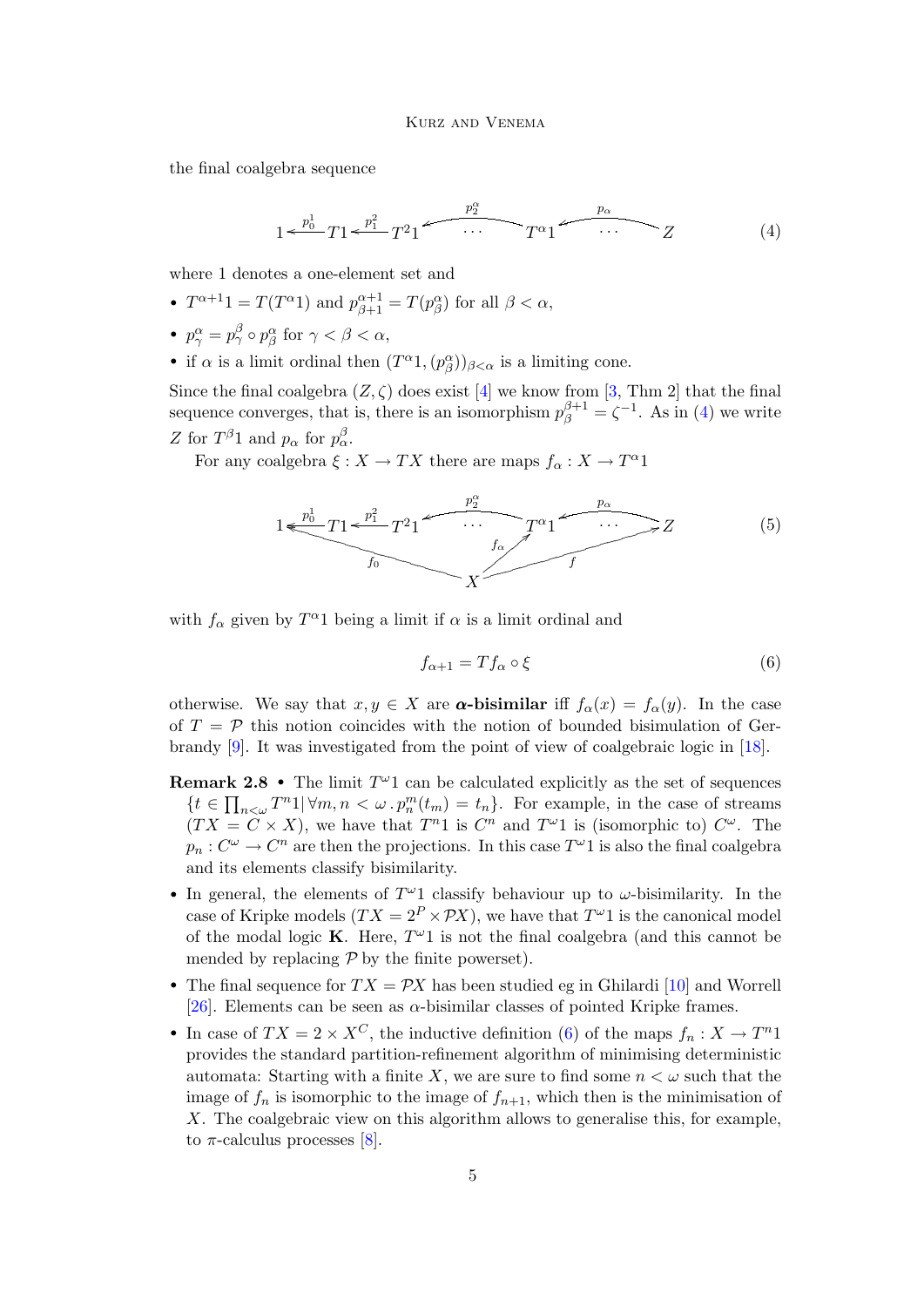#### 2.2 Coalgebraic Logic

The aim of this section is just to give a snapshot of how modal logics for coalgebras can be set up parametric in the functor  $T$ . We cannot give full details here and it mainly serves to substantiate the notion of abstract coalgebraic logic below.

### <span id="page-5-2"></span>Example 2.9

(i) We denote by  $\mathcal{L}_T^{\text{P}}$  the logic given by all *n*-ary predicate liftings,  $n < \omega$ , see [\[22](#page-16-19)[,25\]](#page-16-20). An *n*-ary predicate lifting is a natural transformation  $\lambda_X : 2^X \to 2^{TX}$ . Each predicate lifting gives rise to a modal operator  $[\lambda]$ . It is interpreted (unary case) on a coalgebra  $(X, \xi)$  via

$$
x \Vdash [\lambda] \varphi \Leftrightarrow \xi(x) \in \lambda_X(\{x \in X \mid x \Vdash \varphi\}).
$$

Conversely, modal operators in the usual sense can be described by predicate liftings. For example, if  $T = \mathcal{P}$ , the usual modal  $\Box$  arises from the predicate lifting  $(\lambda_{\Box})_X(S) = \{S' \in \mathcal{P}X \mid S' \subseteq S\}$  and, similarly,  $(\lambda_{\Diamond})_X(S) = \{S' \in \mathcal{P}X \mid S' \subseteq S\}$  $S' \cap S \neq \emptyset$ .

(ii) If T has (wp), we denote by  $\mathcal{L}_T^{\text{M}}$  the smallest logic closed under Boolean operations and the rule that  $\nabla \psi \in \mathcal{L}_T^M$  whenever  $\psi \in T(\Phi)$  for some finite  $\Phi \subseteq \mathcal{L}_T^M$ . We put  $x \Vdash \nabla \psi \Leftrightarrow \exists w \in T(\Vdash) . T(\pi_1)(w) = \xi(x) \& T(\pi_2)(w) = \psi$  where  $\Vdash \subseteq X \times \mathcal{L}_T^M$  and  $\pi_1, \pi_2$  are the two projections. This logic was introduced by Moss in [\[20\]](#page-16-21), but see also [\[15\]](#page-16-22) for the finitary version.

If T has (fs) and (wp) both logics are equally expressive, see  $[17]$  for explicit translations in both directions. For  $T = \mathcal{P}$  both are equally expressive with basic modal logic (in the sense of  $\equiv$  of Definition [2.10\)](#page-5-0).

### 2.3 Abstract coalgebraic logic

We take the point of view that any coalgebraic logic should be invariant under bisimilarity. That is, we can identify (the meaning of) a logical formula with its extension on the final coalgebra.

### <span id="page-5-0"></span>Definition 2.10

- An abstract coalgebraic logic for a functor  $T : Set \rightarrow Set$  is given by a class of formulas L and a function  $[-] : \mathcal{L} \to 2^Z$  to subsets of the carrier Z of the final coalgebra. We usually identify  $\varphi \in \mathcal{L}$  with its extension  $\llbracket \varphi \rrbracket$ .
- We write  $[\![\varphi]\!]_{\alpha}$  for the direct image  $p_{\alpha}[\varphi]$  where  $p_{\alpha}$  is as in [\(5\)](#page-4-2).
- A subset  $S \subseteq T^{\alpha}1$  is definable in  $\mathcal L$  iff there is  $\varphi \in \mathcal L$  such that  $[\![\varphi]\!]_{\alpha} = S$  and  $\varphi = p_{\alpha}^{-1}([\![\varphi]\!]_{\alpha}).$
- $\mathcal{L}_1 \leq \mathcal{L}_2$  iff for all  $\varphi_1 \in \mathcal{L}_1$  there is  $\varphi_2 \in \mathcal{L}_2$  such that  $[\varphi_1] = [\varphi_2]$ .  $\mathcal{L}_1 \equiv \mathcal{L}_2$ means  $\mathcal{L}_1 \leq \mathcal{L}_2$  and  $\mathcal{L}_2 \leq \mathcal{L}_1$ .
- Given a coalgebra  $\xi: X \to TX$  and  $\varphi \in \mathcal{L}$ , we define

<span id="page-5-1"></span>
$$
x \Vdash \varphi \Leftrightarrow f(x) \in [\varphi] \tag{7}
$$

where  $f$  is as in  $(5)$ .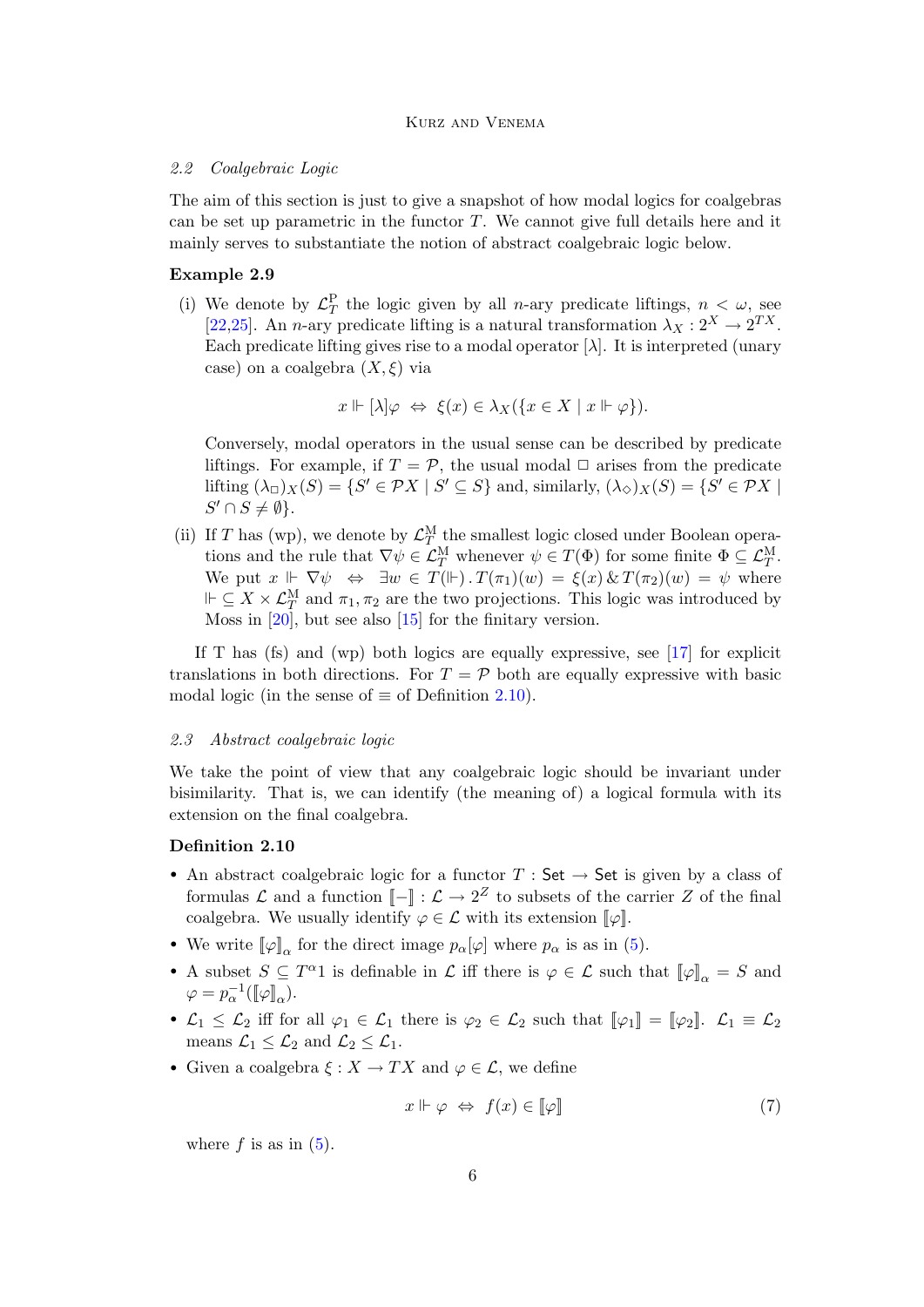**Remark 2.11 (Invariance under bisimilarity)** It is immediate from  $(7)$  that any abstract coalgebraic logic is invariant under bisimilarity (for the notion of bisimilarity defined on page [4\)](#page-3-0). Conversely, if a logic for coalgebras is invariant under bisimilarity then [\(7\)](#page-5-1) holds. To summarise, invariance under bisimulation means precisely that formulas can be identified with their extensions on the final coalgebra  $(Z,\zeta).$ 

In particular, we see that the logics of Example [2.9](#page-5-2) become abstract coalgebraic logics simply by putting  $[\![\varphi]\!] = \{z \in Z \mid z \Vdash \varphi\}.$  The definitions of  $\Vdash$  from Example [2.9](#page-5-2) then agree with [\(7\)](#page-5-1).

**Example 2.12** We denote by  $\mathcal{L}_T^{\text{F}}$  the abstract coalgebraic logic in which precisely all subsets of  $T^n 1, n < \omega$ , are definable, that is,  $\mathcal{L}_T^{\mathcal{F}} = \bigcup_{n < \omega} \{p_n^{-1}(S) \mid S \subseteq T^n 1\}.$ 

For a detailed comparison of  $\mathcal{L}_T^{\text{M}}, \mathcal{L}_T^{\text{P}}, \mathcal{L}_T^{\text{F}}$  we refer to [\[17\]](#page-16-23), here we only record the following.

Proposition 2.13 We have

 $\mathcal{L}^{\rm M}_T \leq \mathcal{L}^{\rm P}_T \leq \mathcal{L}^{\rm F}_T,$ and  $\mathcal{L}_T^{\text{P}} \equiv \mathcal{L}_T^{\text{F}}$  if T has (fs) and  $\mathcal{L}_T^{\text{M}} \equiv \mathcal{L}_T^{\text{P}}$  if T has (fs) and (wp).

**Definition 2.14**  $\mathcal L$  has the properties (Sep), (fSep), (Full), (Full), (Bool) if  $\mathcal L$  is an abstract coalgebraic logic and, respectively,

- (Sep) any two distinct behaviours in the final coalgebra are separated by two formulas, that is, for all  $z \neq z' \in Z$  there are  $\varphi, \varphi' \in \mathcal{L}$  such that  $\varphi \cap \varphi' = \emptyset$  and  $z \in \varphi$  and  $z' \in \varphi'$ ,
- (fSep) for all  $n < \omega$ , any two behaviours in  $T<sup>n</sup>1$  are separated by formulas, that is, for all  $t \neq t' \in T^{\omega}1$  there is  $n < \omega$  and there are definable (see Definition [2.10\)](#page-5-0)  $S, S' \subseteq T^n 1$  such that  $S \cap S' = \emptyset$  and  $p_n^{\omega}(t) \in S$  and  $p_n^{\omega}(t') \in S'$ ,
- (Full) for ordinals  $\alpha$ , any subset of  $T^{\alpha}$ 1 is definable,
- (fFull) for all  $n < \omega$ , any subset of  $T^n1$  is definable,

**(Bool)**  $\mathcal{L}$  is closed under Boolean operations.

(fSep) holds iff any two behaviours in  $T^{\omega}1$  can be separated by a formula. (fFull) does not imply that all subsets of  $T^{\omega}1$  are definable: For example, in the basic modal logic, having an infinite path is a property corresponding to a subset of  $\mathcal{P}^{\omega_1}$  which cannot be expressed by the finitary approximants  $(\bigwedge_{n<\omega}\Diamond^n\top)$  only implies that the lengths of paths cannot be bounded).

(Full) implies (Sep) and (fFull) implies (fSep).

All of  $\mathcal{L}_T^{\text{M}}, \mathcal{L}_T^{\text{P}}, \mathcal{L}_T^{\text{F}}$  enjoy (fSep) and (Bool),  $\mathcal{L}_T^{\text{F}}$  also (fFull).

### 3 Finite depth

**Definition 3.1** We say that an abstract coalgebraic logic  $\mathcal{L}$  has finite depth if all formulas are determined by some subset of  $T<sup>n</sup>1$  for some  $n < \omega$ , that is, for all  $\varphi \in \mathcal{L}$  there is  $n < \omega$  such that  $[\![\varphi]\!] = p_n^{-1}([\![\varphi]\!]_n) = p_n^{-1}(p_n[\varphi]).$ 

**Remark 3.2** (i)  $\mathcal{L}_T^{\text{M}}, \mathcal{L}_T^{\text{P}}, \mathcal{L}_T^{\text{F}}$  have finite depth, the  $\mu$ -calculus does not have finite depth.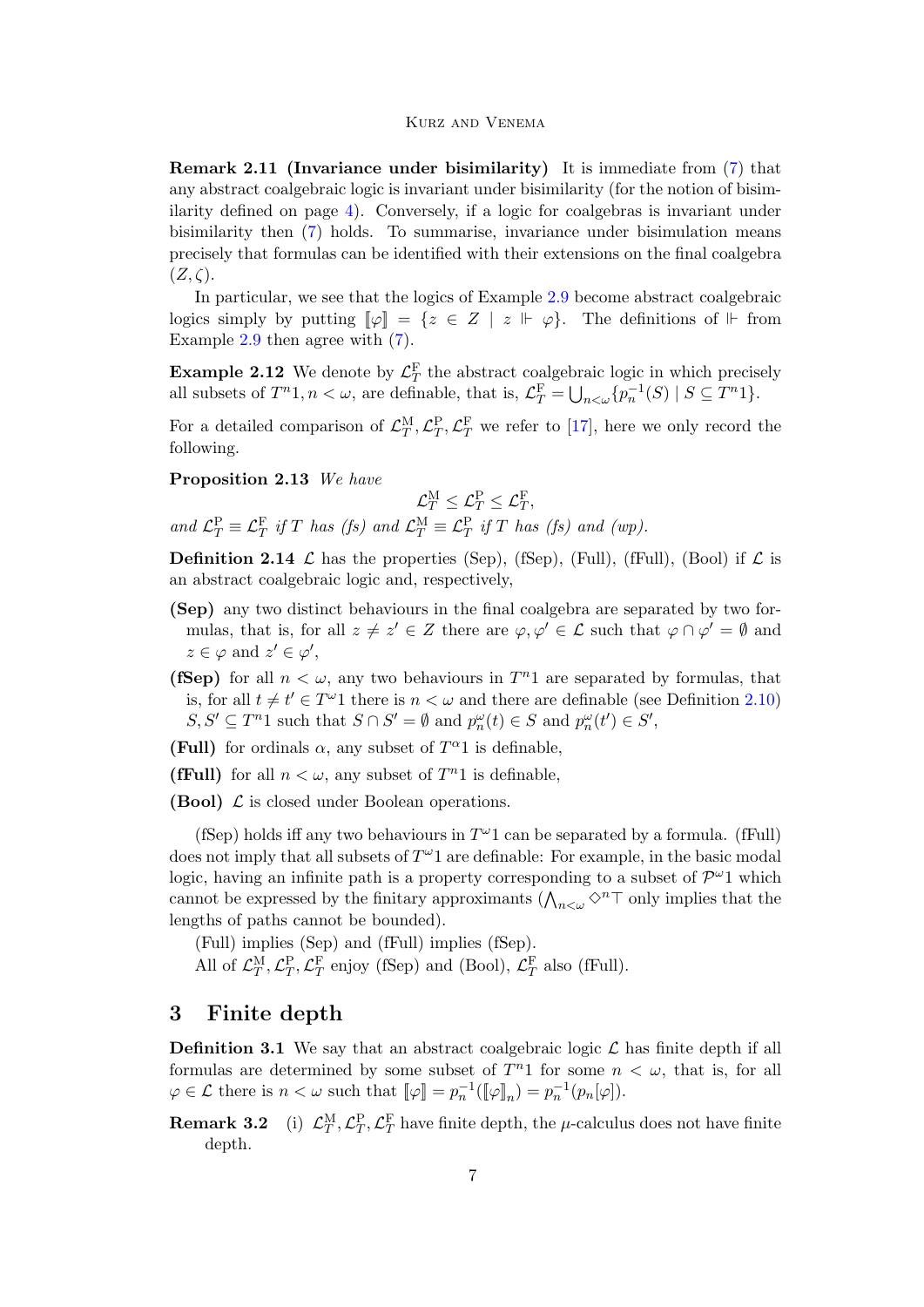(ii) Every logic with finite depth is invariant under  $\omega$ -bismilarity. The converse is not true.

## 4 Compactness

This section is needed for Theorems [7.3](#page-12-0) and [7.8.](#page-14-0)

**Notation** We already overloaded the symbol  $\mathcal{L}$  to denote the logic as well as the collection of definable subsets of the final coalgebra. For example, if we say that the intersection of a set of formulas is non-empty, we refer to the extensions of the formulas on the final coalgebra.

Similarly we now write

$$
\mathcal{L}_{\alpha} = \{ p_{\alpha}[\varphi] \subseteq T^{\alpha}1 \mid \varphi \in \mathcal{L} \}.
$$

Note that  $\mathcal{L}_{\alpha}$  contains (possibly strictly) the set of definable subsets  $S \subseteq T^{\alpha}1$  in the sense of Definition [2.10.](#page-5-0) Also note that even if  $\mathcal L$  is closed under Boolean operations,  $\mathcal{L}_{\alpha}$  need not be (because the direct image only preserves unions but neither intersections nor complements).

Furthermore, when we treat  $T^{\alpha}1$  (or the carrier Z of the final coalgebra) as a topological space in the following, then we do this with respect to the topology generated by  $\mathcal{L}_{\alpha}$  (or  $\mathcal{L}$ ). For example, in the presence of (Bool), the following definition of compactness coincides with the topological definition of Z being compact (that is, every cover of opens has a finite subcover). Recall that a collection  $\mathcal C$  of subsets of the final coalgebra has the finite intersection property (f.i.p.) if all finite subcollections have non-empty intersection.

**Definition 4.1**  $\mathcal{L}$  is compact if each collection of formulas with the finite intersection property has a non-empty intersection.

Later we will use results from topology to show that there is only one possible logic on  $T^{\omega}$ 1 satisfying certain restrictions. But let us first take a look at the logics we considered so far.

<span id="page-7-0"></span>**Proposition 4.2** (i) If  $\mathcal L$  satisfies (fSep), then  $T^{\omega}1$  is Hausdorff.

(ii) Let L be one of  $\mathcal{L}_T^{\text{M}}, \mathcal{L}_T^{\text{P}}, \mathcal{L}_T^{\text{F}}$ . Then  $T^{\omega}1$  is Hausdorff and has a basis of clopens.

(iii) Moreover,  $(\mathcal{L}_T^{\mathbf{M}})_{\omega} \equiv (\mathcal{L}_T^{\mathbf{P}})_{\omega} \equiv (\mathcal{L}_T^{\mathbf{F}})_{\omega}$  are compact if T has (fs).

**Proof.** (i) is immediate from the definitions. (ii) follows from (Bool). (iii) holds since under (fs) the approximants  $T^{n}1$ ,  $n < \omega$ , are finite (hence compact Hausdorff) and a limit of compact Hausdorff spaces is compact Hausdorff.  $\Box$ 

<span id="page-7-1"></span>To reason about compactness we use the following standard topological facts. The first is an auxiliary statement. The second shows that a compact Hausdorff topology cannot be made smaller (without loosing Hausdorff) nor bigger (without loosing compactness). The third says that if compact Hausdorff spaces have a basis closed under Boolean operations, then this basis is uniquely determined.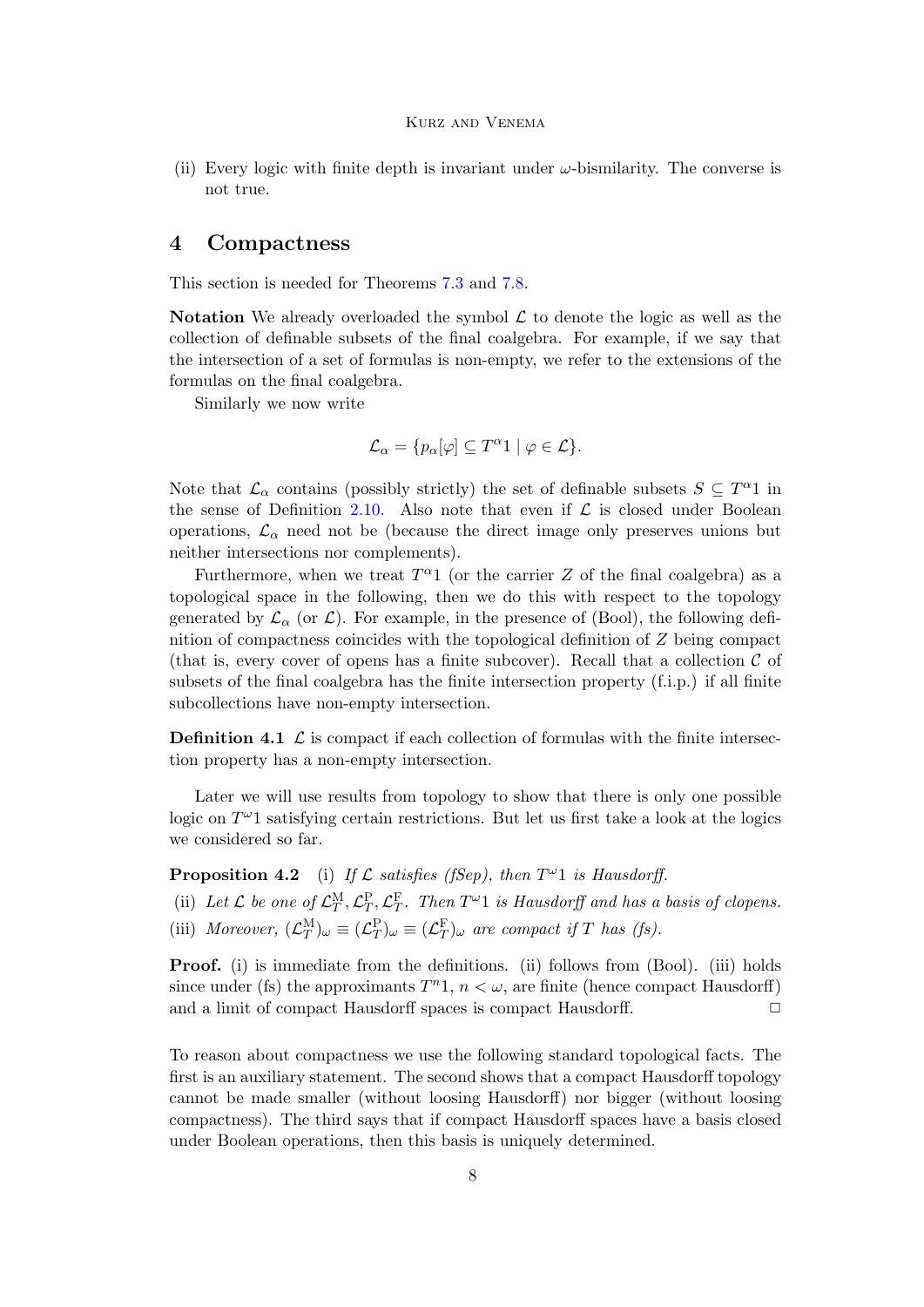- **Proposition 4.3** (i) In a compact space, every closed set is compact. In a Hausdorff space, every compact set is closed.
- (ii) Let  $\tau \subseteq \tau'$  be two topologies on a set X and assume that  $\tau$  is Hausdorff and  $\tau'$ is compact (and hence both are compact Hausdorff). Then  $\tau = \tau'$ .
- (iii) Let  $(X, \tau)$  be a Stone space, ie,  $\tau$  is compact Hausdorff and has a basis of clopens. Then  $\tau$  has one and only one basis closed under the Boolean operations.

**Proof.** For the second statement, assume there is an open  $o \in \tau'$ ,  $o \notin \tau$ . The complement  $o'$  of  $o$  is not closed in  $\tau$ , hence not compact. Hence there is an open cover  $o'_i$  of  $o'$  from  $\tau$  that has no finite subcover. This cover is also a cover from  $\tau'$ , hence o' is not compact in  $\tau'$ , hence not closed in  $\tau'$ , contradicting  $o \in \tau$ .

## 5 Expressively closed logics

This section is needed for Theorem [7.8.](#page-14-0)

The following definition makes precise the requirement that if some property P is definable in the logic, then the weaker property  $P_{\alpha}$  of 'P up to  $\alpha$ -bisimilarity' is also definable.

<span id="page-8-1"></span>**Definition 5.1** L is expressively closed at  $\alpha$  if for all  $\varphi \in \mathcal{L}$  there is  $\psi \in \mathcal{L}$  such that  $p_{\alpha}^{-1}(\llbracket \varphi \rrbracket_{\alpha}) = \llbracket \psi \rrbracket$ .  $\mathcal L$  is expressively closed if it is expressively closed at  $\alpha$  for all ordinals  $\alpha$ .

In other words,  $\mathcal L$  is expressively closed at  $\alpha$  iff  $\mathcal L_\alpha$  coincides with the definable subsets of  $T^{\alpha}1$  (see Definition [2.10\)](#page-5-0).

- **Example 5.2** (i)  $\mathcal{L}_T^{\text{M}}, \mathcal{L}_T^{\text{P}}, \mathcal{L}_T^{\text{F}}$  are expressively closed. Every logic extending  $\mathcal{L}_T^{\text{F}}$ is expressively closed at n for  $n < \omega$ .
- (ii) Expressively closed at  $\omega$  does not imply expressively closed at  $n < \omega$ . For example, in the case of  $T = P$ , take a logic which has exactly 4 pairwise different formulas (false, true,  $\varphi$ ,  $\neg \varphi$ ) and where  $\varphi$  is definable at stage  $\omega$  but not at any  $n < \omega$ .
- (iii) The  $\mu$ -calculus is not expressively closed, since (in the case of  $T = \mathcal{P}$ ) the formula  $\mu x.\Box x$  expresses termination of each execution sequence (well-foundedness) and this property cannot be defined at any ordinal level.

**Remark 5.3** If  $\mathcal{L}$  is expressively closed at  $\alpha$  then  $p_{\alpha}: Z \to T^{\alpha}1$  is continuous (with respect to the topology generated by  $\mathcal{L}_{\alpha}$ ).

Recall that if X is compact and  $f: X \to Y$  is continuous and onto, then Y is compact. The previous remark then implies the first part of the proposition below.

- <span id="page-8-0"></span>**Proposition 5.4** (i) If L is compact, expressively closed at  $\alpha$ , and  $p_{\alpha}: Z \to T^{\alpha}1$ is onto, then  $\mathcal{L}_{\alpha}$  is compact.
- (ii) If  $\mathcal L$  is expressively closed and satisfies (Bool) and  $p_\alpha: Z \to T^{\alpha}1$  is onto, then  $\mathcal{L}_{\alpha}$  is closed under Boolean operations.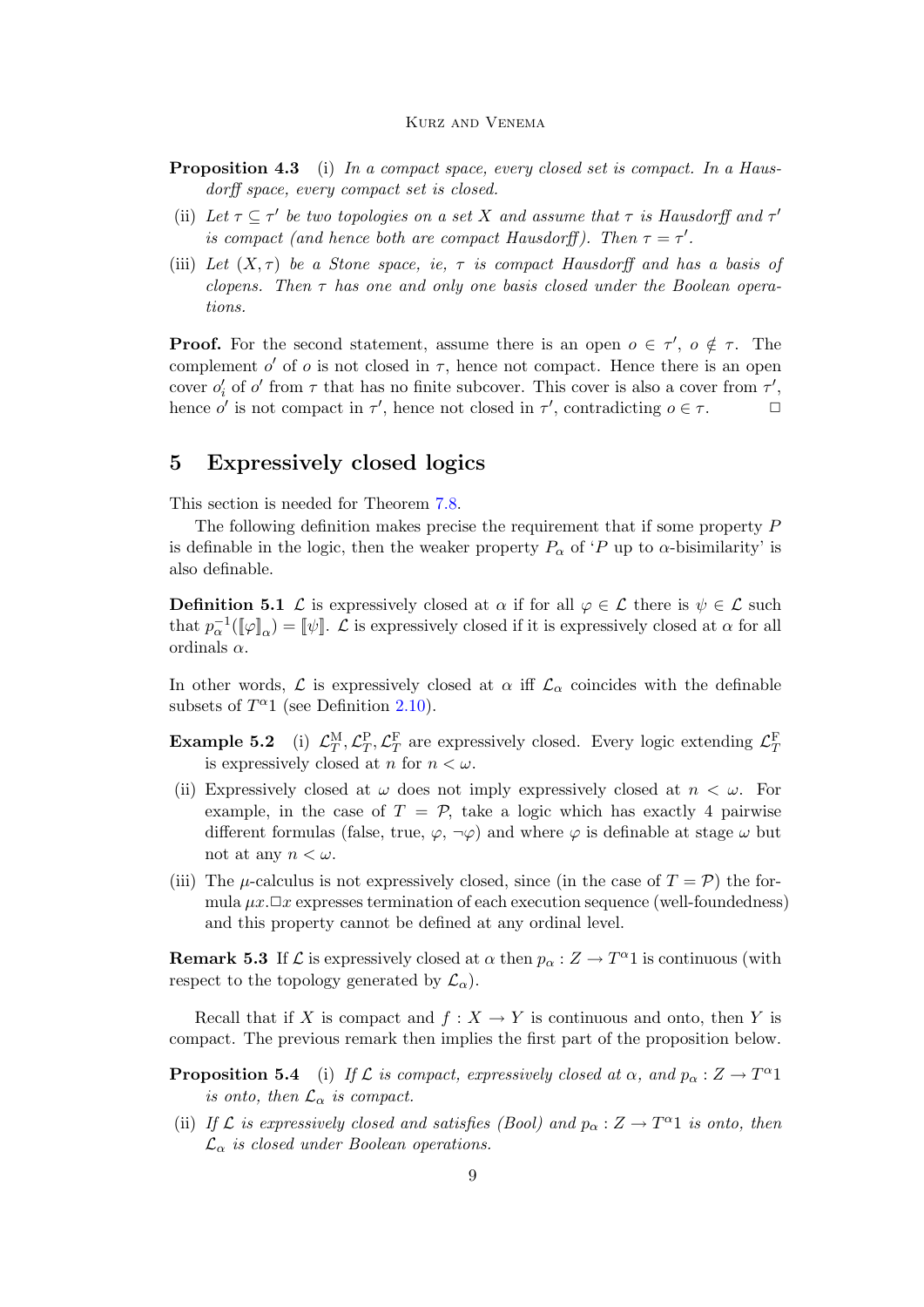**Proof.** For the second item, because direct image preserves unions,  $\mathcal{L}_{\alpha}$  is closed under unions. To see closure under complements let S be a definable subset and  $\varphi = p_{\alpha}^{-1}(S)$ . Then  $[\neg \varphi]_{\alpha}$  is the complement of S.

<span id="page-9-0"></span>**Proposition 5.5** If  $\mathcal{L}$  is compact and extends  $\mathcal{L}_T^{\text{F}}$ , then

- (i)  $\bigcap \{ (p_n^{\omega})^{-1} (\llbracket \varphi \rrbracket_n) \mid n < \omega \} = \llbracket \varphi \rrbracket_{\omega}$
- (ii)  $\bigcap \{p_n^{-1}(\llbracket \varphi \rrbracket_n) \mid n < \omega\} = p_{\omega}^{-1}(\llbracket \varphi \rrbracket_{\omega})$
- (iii)  $p_{\omega}: Z \to T^{\omega}1$  is onto.

**Proof.** (ii) is immediate from (i). Putting  $\varphi = \text{true}$  in (i) yields  $T^{\omega}1 = [\text{true}]_{\omega}$ , which implies (iii). To show (i), "⊇" is immediate. For "⊆", assume that  $t \in$  $\bigcap \{ (p_n^{\omega})^{-1}(\llbracket \varphi \rrbracket_n) \mid n < \omega \},\$  that is, for each  $n < \omega$  there is  $z_n \in \varphi$  with  $p_n^{\omega}(t) =$  $p_n(z_n)$ . Since  $\mathcal{L}$  extends  $\mathcal{L}_T^{\mathrm{F}}$ , we have  $p_n^{-1}(\{p_n(z_n)\}) \in \mathcal{L}$ . By construction,  $\{p_n^{-1}(\{p_n(z_n)\}) \mid$  $n < \omega$  ∪ { $\varphi$ } has the f.i.p. and so, by compactness, there is  $z \in \varphi$  such that  $p_n^{\omega}(t) = p_n(z)$  for all  $n < \omega$ . Hence  $t = p_{\omega}(z) \in [\![\varphi]\!]_{\omega}$ .  $\Box$ 

**Remark 5.6** The proof also works for compact  $\mathcal{L}$  that have for each  $t \in T^{\omega}1$  a collection of definable  $S_n \subseteq T^n$ 1,  $n < \omega$ , such that  $\{t\}$  is the intersection of the  $(p_n^{\omega})^{-1}(S_n)$ . For example, the proposition holds if the singleton subsets of  $T^n$ 1,  $n < \omega$  are definable, or if  $\mathcal L$  satisfies (fSep) and is expressively closed at n for all  $n < \omega$ .

The topological analysis above gives us a Lindström theorem 'at ordinal level  $\omega$ ', roughly saying: an abstract coalgebraic logic that is compact and expressively closed at each finite *n* agrees with  $\mathcal{L}_T^{\mathrm{F}}$  at  $\omega$ . The Lindström theorems of Section [7](#page-11-0) can be seen as variations where some further work is put into dropping the restriction 'at ordinal level  $\omega'$ .

### <span id="page-9-1"></span>Theorem 5.7

- (i) Let  $\mathcal L$  be an abstract coalgebraic logic that satisfies (fSep), (Bool) and is compact and expressively closed at n,  $n < \omega$ . Then  $T^{\omega}1$  is a Stone space.
- (ii) If, moreover, T satisfies (fs), then  $\mathcal{L}_{\omega} = (\mathcal{L}_T^{\mathrm{M}})_{\omega} = (\mathcal{L}_T^{\mathrm{P}})_{\omega} = (\mathcal{L}_T^{\mathrm{F}})_{\omega}$ .

**Proof.** (i). By (fSep) and Proposition [4.2,](#page-7-0)  $\mathcal{L}_{\omega}$  is Hausdorff. By compactness of  $\mathcal{L}$ and (Bool), and Propositions [5](#page-9-0).5 and [5.4,](#page-8-0)  $\mathcal{L}_{\omega}$  is compact and has a basis of clopens. (ii). If T preserves finite sets, then (fSep) and (Bool), together with expressively closed, imply (fFull), that is,  $\mathcal{L}$  extends  $\mathcal{L}_T^{\text{F}}$ . Hence (the topology generated by)  $\mathcal{L}_{\omega}$ is a Stone topology which extends the Stone topology (Proposition [4.2\)](#page-7-0) (generated by)  $(\mathcal{L}_T^{\mathbf{F}})_{\omega}$ . By Proposition [4.3\(](#page-7-1)ii) the two topologies agree and by Proposition [4.3\(](#page-7-1)iii) the same holds for the bases, that is,  $\mathcal{L}_{\omega} = (\mathcal{L}_T^F)$  $)_{\omega}.$ 

Concerning the assumptions of the theorem, we recall that a logic that extends  $\mathcal{L}_T^{\text{F}}$  has (fSep) and is expressively closed at n. Also  $\mathcal{L}_T^{\text{M}}$ ,  $\mathcal{L}_T^{\text{P}}$ ,  $\mathcal{L}_T^{\text{F}}$  satisfy these two properties, as well as  $(Bool)$ . But, depending on T, neither need to be compact.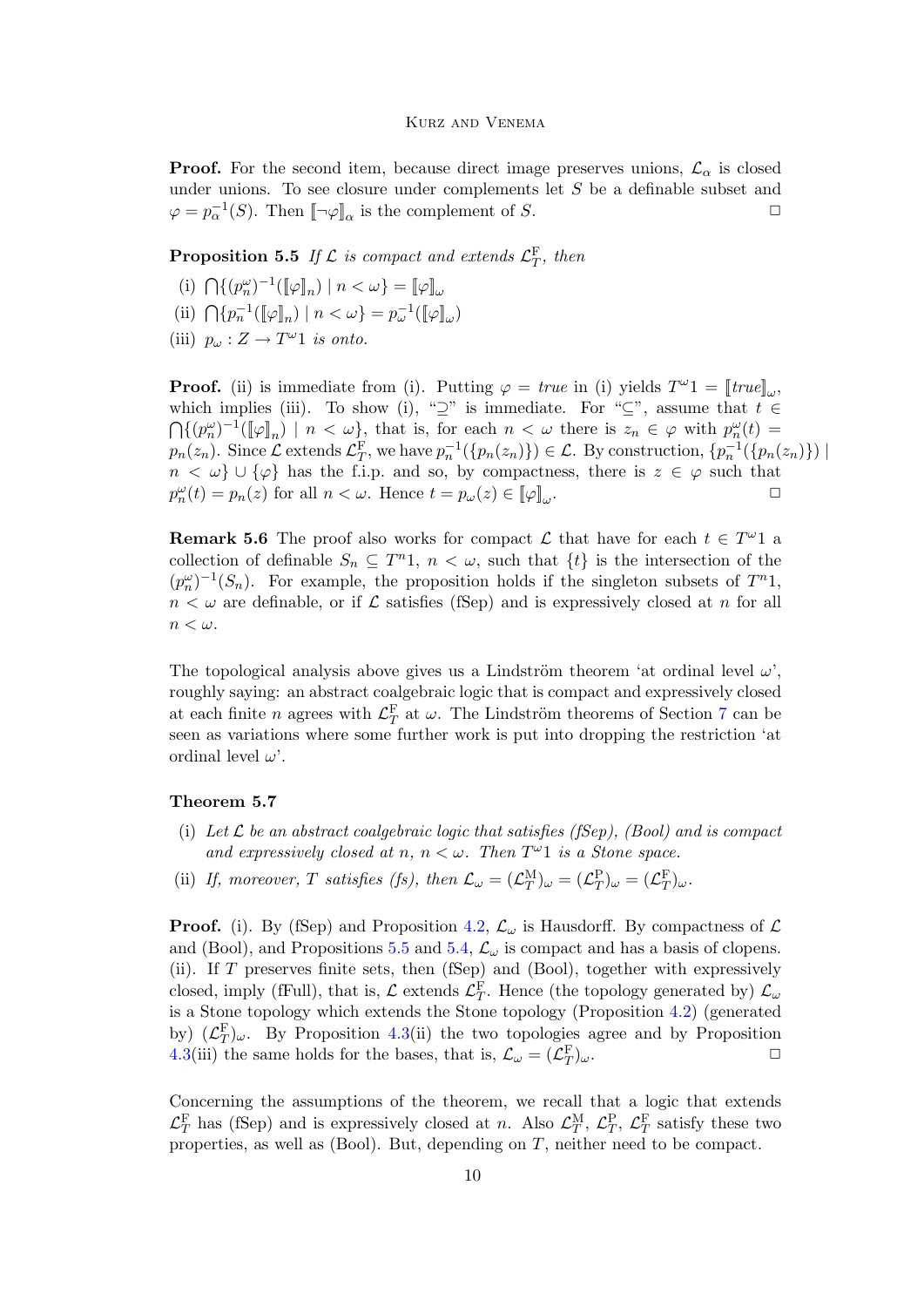### <span id="page-10-5"></span>6 Two lemmas on the final coalgebra sequence

For the proof of Theorem [7.8](#page-14-0) we will need two lemmas about the final coalgebra sequence. We study the diagram

<span id="page-10-2"></span>

where the upper row is the final coalgebra sequence  $(4)$  and the lower row is its dual, the initial algebra sequence. The arrows  $k_n$  are the unique ones induced by initiality/finality:  $k_0$  is the empty map and  $k_{n+1} = T k_n$ ; for each  $n < \omega$  this induces over the terminal sequence  $(T^{m_1})_{m \lt \omega}$  $(T^{m_1})_{m \lt \omega}$  $(T^{m_1})_{m \lt \omega}$  a cone<sup>1</sup>  $k_{nm}: T^{n_0} \to T^{m_1}$  given by  $k_{nm} = k_m \circ e_m^n$  for  $m > n$  and by  $k_{nm} = p_m^n \circ k_n$  for  $m \leq n$ ; since  $T^{\omega}1$  is a limit, the cones  $(k_{nm})_{m \lt \omega}$  induce maps  $k_{n\omega}: T^{n} \to T^{\omega} 1$ , which in turn form a co-cone<sup>[2](#page-10-1)</sup> over the initial sequence  $(T^n 0)_{n \lt \omega}$ ; since  $T^\omega 0$  is a colimit, the co-cone  $(k_{n\omega})_{n \lt \omega}$  induces  $k_\omega$ .

In the situation above, the arrows  $p_n^{\omega}$  induce a metric d on  $T^{\omega}1$  via  $d(x, y) = 2^{-n}$ where *n* is the smallest number such that  $p_n^{\omega}(x) \neq p_n^{\omega}(y)$ . Moreover,  $T^{\omega}0$  inherits this metric via the injective  $k_{\omega}$ .

**Proposition 6.1** (Barr [\[4,](#page-16-11) Proposition 3.1]) Let T : Set  $\rightarrow$  Set with T0  $\neq$  0. Then  $k_{\omega}$  in diagram [\(4\)](#page-4-0) is a Cauchy completion.

The topology on  $T^{\omega}1$  induced by the metric coincides with the limit topology over the discrete spaces  $T^{n}1, n < \omega$ . The topology is compact, if the  $T^{n}1, n < \omega$ , are finite. Then the collection of clopens of this topology is  $(\mathcal{L}_T^{\mathcal{F}})_{\omega}$ . Since  $T^{\omega}0$  is dense in  $T^{\omega}1$  we have

<span id="page-10-4"></span>**Lemma 6.2** Let  $T:$  Set  $\to$  Set with  $T0 \neq 0$ . Then for all  $\varphi \in \mathcal{L}_T^F$ , either  $[\![\varphi]\!]_{\omega} = \emptyset$ or  $\llbracket \varphi \rrbracket_{\omega} \cap T^{\omega}0 \neq \emptyset$ .

For the next lemma, recall the notation  $p_{\omega}: Z \to T^{\omega}1$  from Diagram [\(4\)](#page-4-0).

<span id="page-10-3"></span>**Lemma 6.3** Let T be a weak pullback preserving functor Set  $\rightarrow$  Set with T0  $\neq$  0. If for two elements z, z' of the final coalgebra satisfying  $p_{\omega}(z) = p_{\omega}(z')$  we have that  $p_{\omega}(z) = p_{\omega}(z')$  is in the image of  $k_{\omega}$  in [\(8\)](#page-10-2), then  $z = z'$ .

<span id="page-10-0"></span><sup>&</sup>lt;sup>1</sup> That is,  $p_l^m \circ k_{nm} = k_{nl}$  for all  $l \leq m < \omega$ .

<span id="page-10-1"></span><sup>&</sup>lt;sup>2</sup> That is,  $k_{m\omega} \circ e_m^n = k_{n\omega}$  for all  $n \leq m < \omega$ .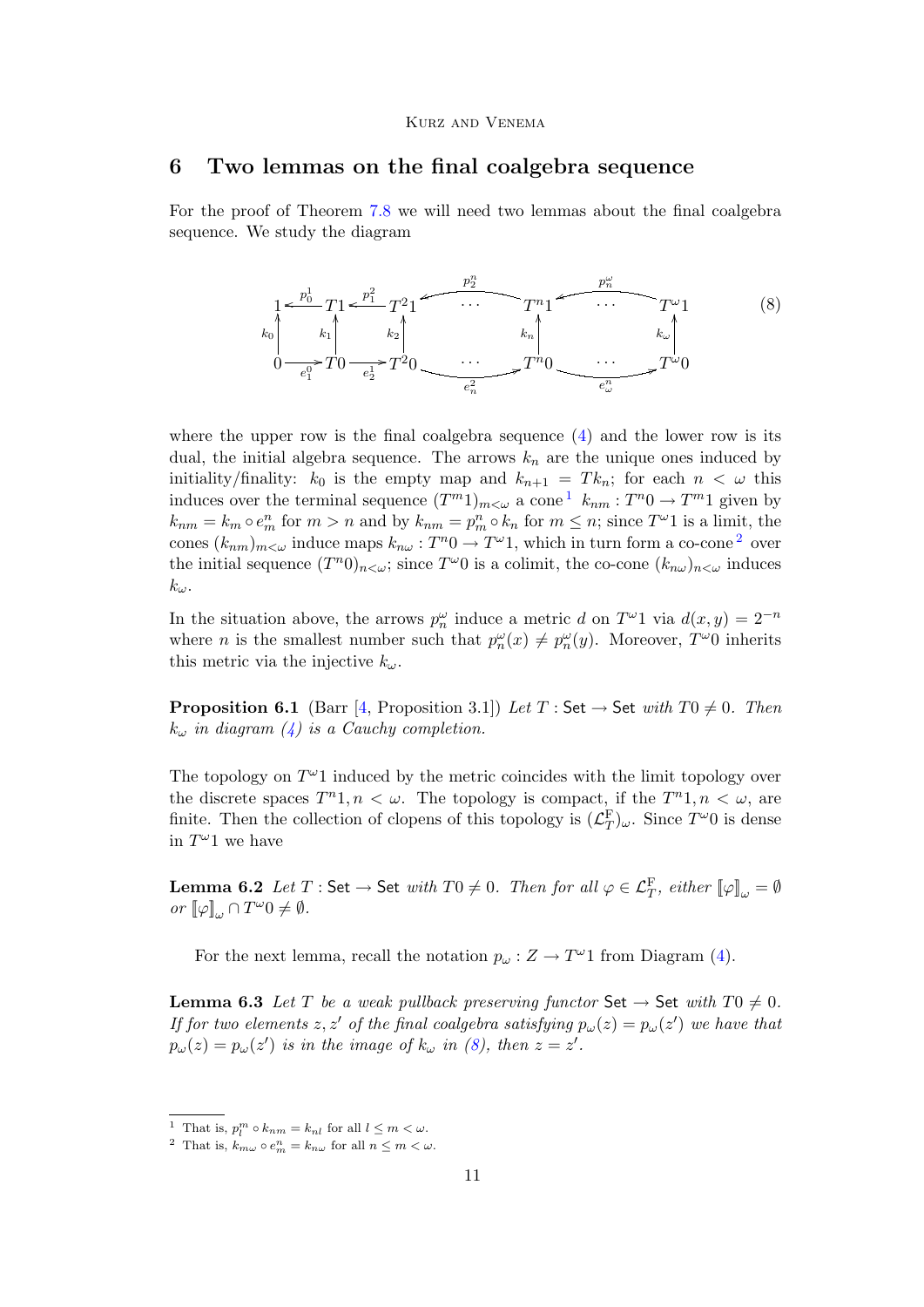**Proof.** Without loss of generality, assume that  $k_{\omega}$  is an inclusion. Consider



which is as [\(8\)](#page-10-2) but extended transfinitely through the ordinals until reaching the initial algebra  $(A, \alpha) = (A, e^{-1})$  and the final coalgebra  $(Z, \zeta) = (Z, p^{-1})$  [\[3\]](#page-16-13). We write ";" for relational composition and converse of R as  $R^o$ , eg, if f and g are functions,  $(g \circ f)^{\circ} = g^{\circ}$ ;  $f^{\circ}$  and also  $p^{-1} = p^{\circ}$ ,  $e^{-1} = e^{0}$  (p and e are isos). The claim follows once we have shown  $e_n$ ;  $k = k_n$ ;  $p_n^o$  for all  $n < \omega$ . Indeed,  $p_\omega(z) = p_\omega(z') \in$  $T^{\omega}0$  means there is  $n < \omega$  and  $x \in T^n0$  such that  $x(k_n; p_n^o)z$  and  $x(k_n; p_n^o)z'$ . Since  $e_n$ ; k is a functional relation, we must have  $z = z'$ .

To show  $e_n$ ;  $k = k_n$ ;  $p_n^o$  first observe that it holds for  $n = 0$  since then both relations are the empty relation. Further,  $e_{n+1}$ ;  $k =$  (by definition of  $e = \alpha^o$  and  $(A, \alpha)$  being initial)  $Te_n$ ;  $e^o$ ;  $k =$  (by definition of k)  $Te_n$ ;  $Tk$ ;  $p =$  (by ind.hyp. and T preserving weak pullbacks)  $Tk_n$ ;  $(Tp_n)^o$ ;  $p =$  (by definition of  $p = \zeta^o$  and  $(Z, \zeta)$  being final)  $Tk_n; (p_{n+1} \circ p)^o; p = (\text{by } p^o = \zeta \text{ being iso and definition of } k_{n+1}) k_{n+1}; p_{n+1}^o \Box$ 

## <span id="page-11-0"></span>7 Lindström theorems

The theorems below state that a logic  $\mathcal L$  invariant under bisimilarity, closed under Boolean operations and at least as expressive as  $\mathcal{L}_T^{\text{F}}$  is actually equivalent to  $\mathcal{L}_T^{\text{F}}$  if additionally one of the following conditions is satisfied

- $\mathcal L$  has finite depth,
- $\mathcal L$  is compact and invariant under  $\omega$ -bisimilarity,
- $\mathcal L$  is compact and expressively closed at  $\omega$ .

### 7.1 Finite depth

The essence of de Rijke's Lindström theorem  $[23]$  is coalgebraic and, in view of the final sequence, its proof is almost obvious: That  $\mathcal L$  has finite depth means that formulas are determined by their extensions on the approximants  $T^{n}1$ ,  $n < \omega$ , and that  $\mathcal{L}$  extends  $\mathcal{L}_T^{\text{F}}$  means, conversely, that all subsets of  $T^n$ 1,  $n < \omega$ , are definable.

<span id="page-11-1"></span>**Theorem 7.1** If an abstract coalgebraic logic  $\mathcal{L}$  extends  $\mathcal{L}_T^{\text{F}}$  and has finite depth, then  $\mathcal{L} \equiv \mathcal{L}_T^{\mathrm{F}}$ .

**Proof.** Because  $\mathcal{L}$  is invariant under bisimilarity and has finite depth, each formula  $\varphi$  is determined by some  $T^{n}1, n < \omega$ , that is,  $\varphi = p_n^{-1}(\llbracket \varphi \rrbracket_n)$  for some  $n < \omega$ . Since all subsets of  $T^n 1$  are definable in  $\mathcal{L}_T^{\text{F}}$ , it follows  $\mathcal{L} \leq \mathcal{L}_T^{\text{F}}$ . ✷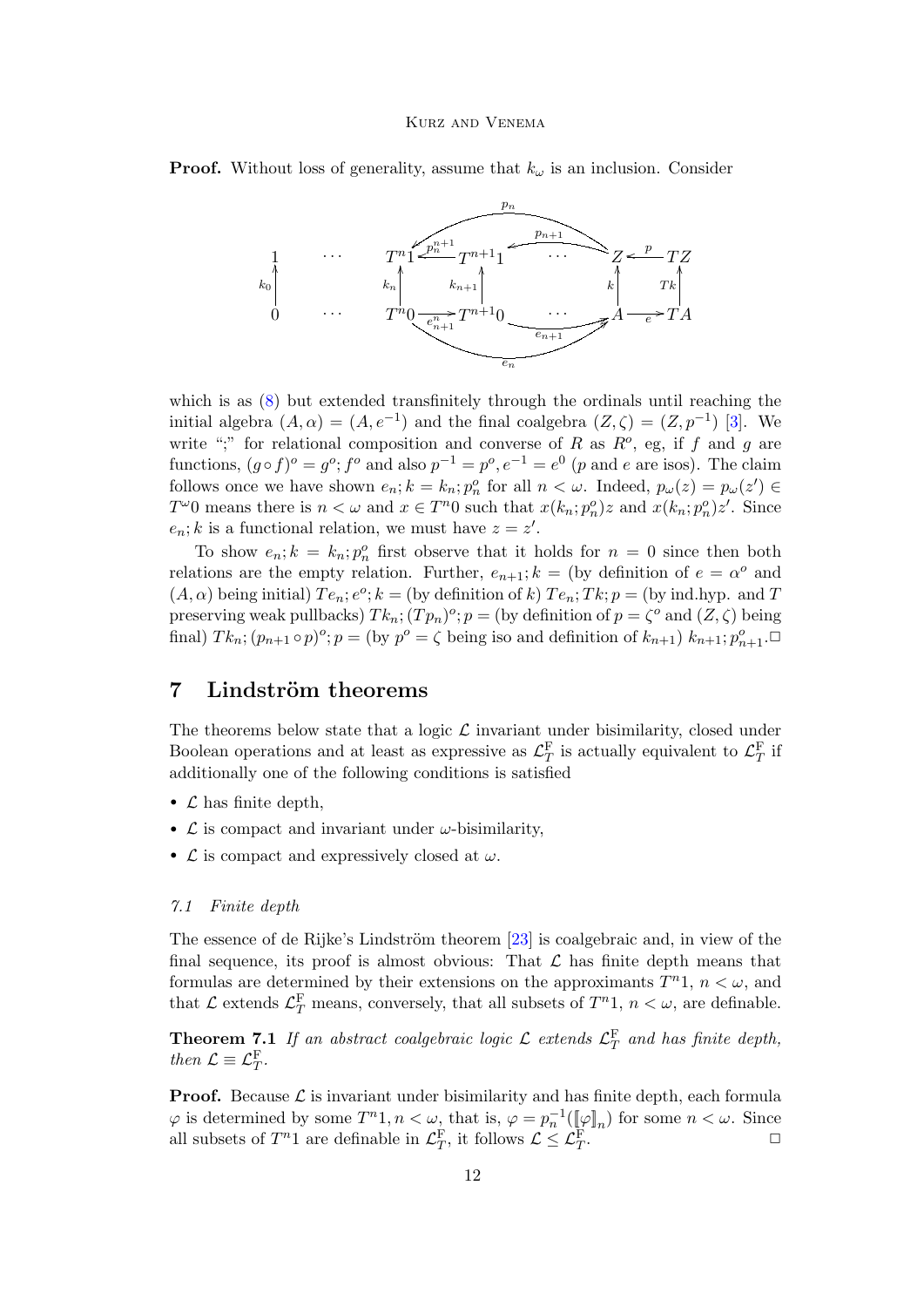- **Corollary 7.2** (i) If  $T = \mathcal{P}$ , or  $T = \mathcal{P} \times 2^P$  for a finite set P of atomic propositions, we recover de Rijke's theorem  $[23]$ , modulo the simplification that we do not consider infinitely many atomic propositions.<sup>[3](#page-12-1)</sup>
- (ii) If  $T = H$ , or  $T = H \times 2^P$ , we obtain a Lindström theorem for non-normal modal logics and neighbourhood frames/models.
- (iii) More generally, if T satisfies (fs) [and (wp)], the conclusion of the theorem can be strengthened to  $\mathcal{L} \equiv \mathcal{L}_T^{\rm P}$  [and  $\mathcal{L} \equiv \mathcal{L}_T^{\rm M}$ ].

#### 7.2 Compactness and  $\omega$ -bisimilarity

Since Lindström's theorem characterising first-order logic  $[19]$  makes crucial use of compactness, it is natural to follow van Benthem [\[5\]](#page-16-4) and search for characterisations of modal logic involving compactness.

The proof of the following theorem is similar to Theorem [7.1,](#page-11-1) replacing the role of the sequence of approximants  $(T^n 1)_{n<\omega}$  by  $T^{\omega}1$ : That  $\mathcal L$  is invariant under  $\omega$ bisimilarity means that formulas are determined by their extensions on  $T^{\omega}1$  and that  $\mathcal{L}$  is compact and extends  $\mathcal{L}_T^{\text{F}}$  means that all clopen (closed and open) subsets of  $T^{\omega}1$  are extensions of some  $\mathcal{L}$ -formula. Finally, we use a result from topology to establish that the topologies on  $T^{\omega}1$  induced by the definable subsets of  $\mathcal{L}$  and  $\mathcal{L}_T^{\mathrm{F}}$ coincide.

<span id="page-12-0"></span>**Theorem 7.3** If T preserves finite sets and an abstract coalgebraic logic  $\mathcal{L}$  has the following properties: (i) invariant under  $\omega$ -bisimilarity, (ii) closed under Boolean operations, (iii)  $\mathcal{L}$  extends  $\mathcal{L}_T^{\text{F}}$ , (iv)  $\mathcal{L}$  is compact, then  $\mathcal{L} \equiv \mathcal{L}_T^{\text{F}}$ .

**Proof.** By (i), we can consider  $\mathcal{L}$  as a collection of subsets of  $T^{\omega}$ 1. By (ii),  $\mathcal{L}$  is a Boolean algebra. The topology  $\tau$  generated by the basis  $\mathcal L$  is Hausdorff by (iii). By (iv),  $(T^{\omega_1}, \tau)$  is a Stone space, by Proposition [4.3\(](#page-7-1)ii) we have that  $\tau$  is the topology generated by  $\mathcal{L}_T^{\text{F}}$ . By Proposition [4.3\(](#page-7-1)iii), the basis of clopens of this space is uniquely determined, hence  $\mathcal{L} \equiv \mathcal{L}_T^{\rm F}$ .  $\Box$ 

### 7.3 Compactness and invariance under bisimilarity is not enough

We investigate what can be said if, in the assumptions of Theorem [7.3,](#page-12-0) invariance under  $\omega$ -bisimilarity is weakened to invariance under bisimilarity. The following example shows that we need to look for some additional condition.

<span id="page-12-3"></span>**Example 7.4** The logic  $\mathcal{L}^{cb}$  is obtained from basic modal logic (without propositional variables) by adding one constant  $\theta$ , which may not appear under a  $\Box$ . Explicitly, formulas are constructed according to

<span id="page-12-2"></span>
$$
\mathsf{phi} ::= \theta \mid \mathsf{psi} \mid \neg \mathsf{phi} \mid \mathsf{phi} \land \mathsf{phi} \tag{9}
$$

$$
psi ::= \bot \mid \neg psi \mid psi \land psi \mid \Box psi \tag{10}
$$

<span id="page-12-1"></span><sup>&</sup>lt;sup>3</sup> For infinite P the logic  $\mathcal{L}^{\text{F}}_{\mathcal{P}\times 2^P}$  is more expressive than basic modal logic (it has formulas with infinitely many atomic propositions). This problem can be overcome in several ways, but the issues arising are orthogonal to the interests of this paper.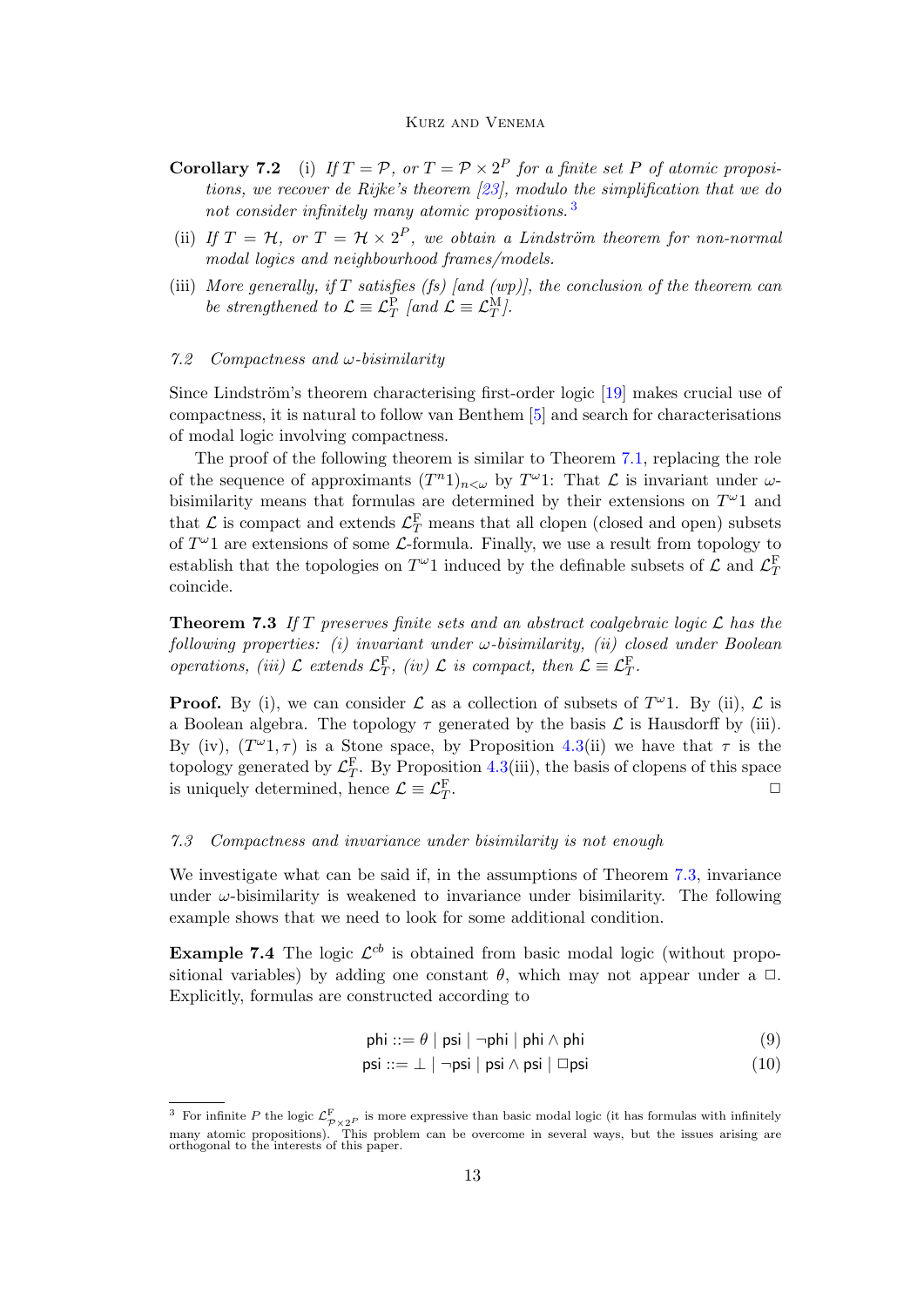Given any von Neumann ordinal  $\alpha$ , let  $M_{\alpha}$  be the pointed Kripke frame which has root (distinguished point)  $\alpha$ , carrier  $\alpha + 1 = \alpha \cup {\alpha}$  and the accessibility relation given by the converse of  $\in$ . The semantics of  $\theta$  is then given by

$$
(W, R), w \Vdash \theta \Leftrightarrow (W, R), w
$$
 bisimilar to  $M_{\omega+2}$ 

**Remark 7.5** With respect to Theorem [7.3,](#page-12-0) note that  $M_{\omega+2}$  and  $M_{\omega+1}$  are  $\omega$ -bisimilar but not bisimilar (an observation that can be found in [\[9\]](#page-16-14)) and hence  $\mathcal{L}^{cb}$ is not invariant under  $\omega$ -bisimilarity.

<span id="page-13-0"></span>In our approach we identify formulas with their extension on the final coalgebra Z. In this view,  $\theta$  is the singleton subset of the final coalgebra containing the equivalence class of  $M_{\omega+2}$  up to bisimilarity. (If we take Z to be the non-well founded sets of Aczel [\[1\]](#page-15-0), then  $\theta = {\omega + 2}$ .) This observation allows us to replace [\(9\)](#page-12-2) by

$$
\mathsf{phi} ::= \mathsf{psi} \mid \mathsf{psi} \lor \theta \mid \mathsf{psi} \land \neg \theta \tag{11}
$$

To show that [\(9\)](#page-12-2) and [\(11\)](#page-13-0) are equivalent, we need to show that the language described by [\(11\)](#page-13-0) is closed under Boolean operations. Closure under negation (complement) is immediate. For closure under conjunction (intersection) we have to check 6 cases. For instance, using that  $\theta$  is a singleton, we calculate on the final coalgebra

$$
(\psi_1 \lor \theta) \land (\psi_2 \lor \theta) = (\psi_1 \land \psi_2) \lor \theta \tag{12}
$$

<span id="page-13-1"></span>since for any  $\varphi$  we have that  $\varphi \wedge \theta$  is either  $\emptyset$  or  $\theta$ .

### **Proposition 7.6**  $\mathcal{L}^{cb}$  is compact.

Proof. To check compactness we (identify formulas with their extension on the final coalgebra and) assume that we are given a set  $\Psi \cup \Psi_{\vee} \cup \Psi_{\wedge}$  of formulas enjoying the f.i.p. and where  $\Psi, \Psi_{\vee}, \Psi_{\wedge}$  contain formulas of type psi, psi $\vee \theta$ , psi $\wedge \neg \theta$ , respectively.

Case 1:  $\Psi_{\wedge}$  is non-empty. Then from the f.i.p. we can assume without loss of generality that  $\Psi_{\vee}$  is empty and that  $\Psi_{\wedge} = {\neg \theta}$ . For a contradiction assume that  $\bigcap \Psi \cup \Psi_{\vee} \cup \Psi_{\wedge}$  is empty, ie,  $\bigcap \Psi \subseteq \theta$ . Then, since  $\theta$  is a singleton and  $\Psi$  has the f.i.p. (and  $\mathcal{L}_{\mathcal{P}}^{\text{F}}$  is compact), it follows  $\bigcap \Psi = \theta$ . This contradicts the fact that  $\theta$  is not definable by an infinite conjunction of formulas in  $\mathcal{L}_{\mathcal{P}}^{\text{F}}$ .

Case 2:  $\Psi_{\wedge}$  is empty. Then, reasoning as in [\(12\)](#page-13-1), we see that  $\bigcap \Psi_{\vee}$  is semantically equivalent to  $C \vee \theta$  for some  $C \subseteq Z$  where C is the intersection of some formulas in  $\mathcal{L}_{\mathcal{P}}^{\text{F}}$ . Note that  $\Psi \cup \{C \lor \theta\}$  has the f.i.p. iff  $\Psi \cup \{C\}$  or  $\Psi \cup \{\theta\}$  have the f.i.p. If  $\Psi \cup \{C\}$  has the f.i.p., we have  $\bigcap \Psi \cap C \neq \emptyset$  since  $\mathcal{L}_{\mathcal{P}}^{\mathcal{F}}$  is compact; hence also  $\bigcap \Psi \cap \{C \vee \theta\} \neq \emptyset$ . If  $\Psi \cup \{\theta\}$  has the f.i.p., we have  $\theta \subseteq \psi$  for all  $\psi \in \Psi$  since  $\theta$  is a singleton; hence  $\bigcap \Psi \cap \{C \vee \theta\} \neq \emptyset$ .

To summarise:

**Theorem 7.7**  $\mathcal{L}^{cb}$  is closed under Boolean operations, extends the basic modal logic  $\mathcal{L}_{\mathcal{P}}^{\text{F}}$ , is invariant under bisimilarity and is compact, but is not equivalent to  $\mathcal{L}_{\mathcal{P}}^{\text{F}}$ .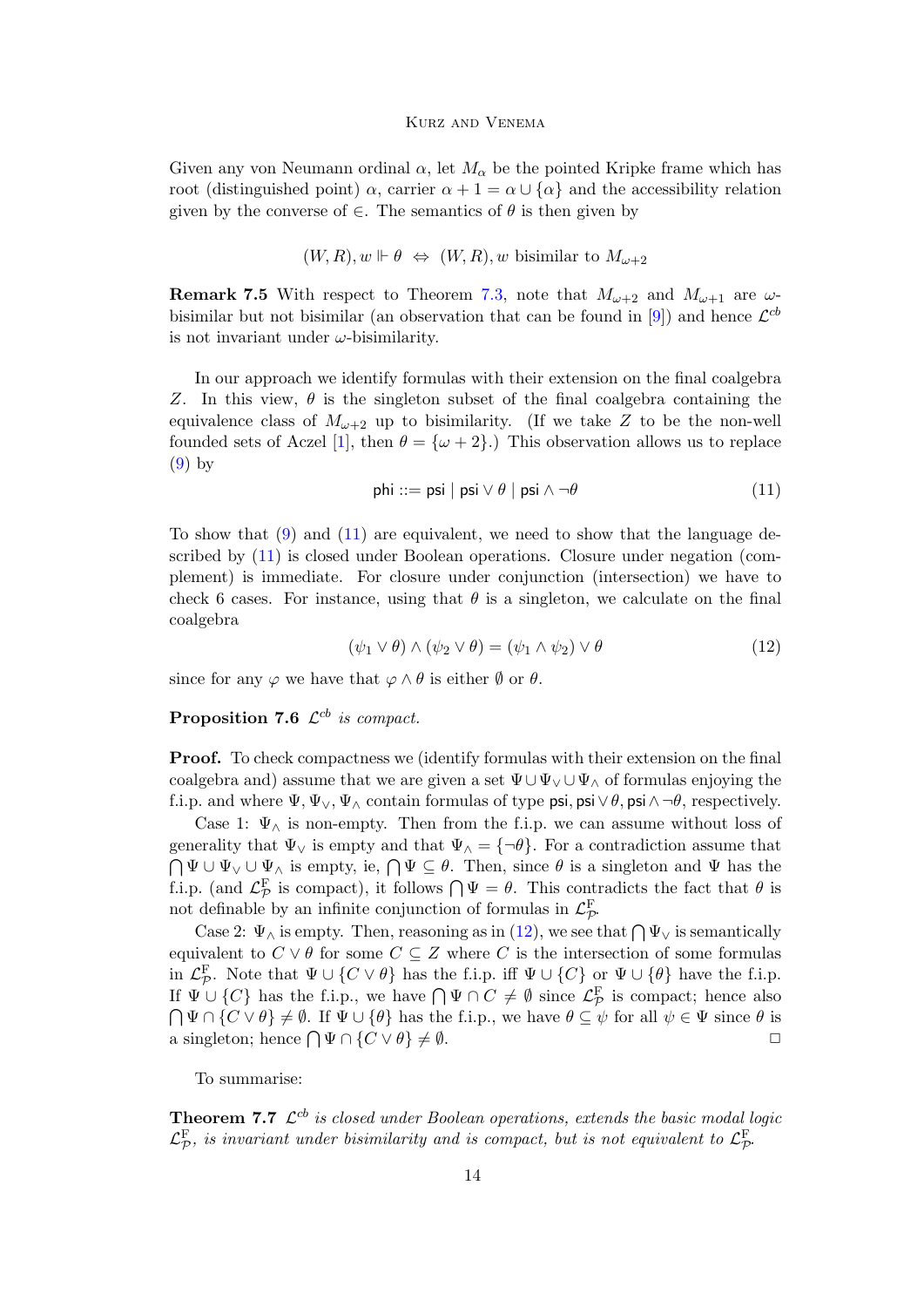#### 7.4 Compact and expressively closed at  $\omega$

The previous section showed that compactness needs to be complemented by some further condition. In Theorem [7.3](#page-12-0) it was invariance under  $\omega$ -bisimilarity, which we replace now by the weaker condition of being expressively closed at  $\omega$  (Defini-tion [5.1\)](#page-8-1), meaning that if some property  $P$  is definable in the logic, then the weaker property  $P_{\omega}$  of 'P up to  $\omega$ -bisimilarity' is also definable.

<span id="page-14-0"></span>**Theorem 7.8** Let  $T : Set \rightarrow Set$  preserve finite sets and weak pullbacks. If an abstract coalgebraic logic  $\mathcal{L}$  (i) extends  $\mathcal{L}_T^{\text{F}}$ , (ii) is closed under Boolean operations, (iii) is compact and (iv) is expressively closed at  $\omega$ , then  $\mathcal{L} \equiv \mathcal{L}_T^{\text{F}}$ .

**Proof.** Suppose  $\mathcal{L}$  extends  $\mathcal{L}_T^{\text{F}}$ , that is, there is a formula  $\theta \in \mathcal{L}$  such that  $\theta \subsetneq$  $p_n^{-1}(\llbracket \theta \rrbracket_n)$  for all  $n < \omega$ . If  $\theta = \bigcap \{p_n^{-1}(\llbracket \theta \rrbracket_n) \mid n < \omega\}$  we obtain a contradiction to compactness, so we assume that  $\theta \subsetneq \bigcap \{p_n^{-1}([\![\theta]\!]_n)| \mid n < \omega\} = p_{\omega}^{-1}([\![\theta]\!]_{\omega})$ , where the latter equality is due to Proposition [5.5.](#page-9-0) By (iv), there is  $\psi \in \mathcal{L}$  such that (the extension of)  $\psi$  is  $p_{\omega}^{-1}(\llbracket \theta \rrbracket_{\omega})$ . By (ii), we have  $\psi \wedge \neg \theta \in \mathcal{L}$  and due to  $\theta \subsetneq p_{\omega}^{-1}(\llbracket \theta \rrbracket_{\omega})$ we know that  $[\![\psi \wedge \neg \theta]\!]_{\omega}$  is non-empty. Using that  $\mathcal L$  has (wp), it now follows from Lemma [6.3](#page-10-3) that  $[\![\psi \wedge \neg \theta]\!]_{\omega} \cap T^{\omega}0 = \emptyset$ . Indeed,  $t \in [\![\psi \wedge \neg \theta]\!]_{\omega}$  implies, on the one hand,  $t \in [\![\psi]\!]_{\omega}$  and hence the existence of a  $z \in \theta$  with  $p_{\omega}(z) = t$  and, on the other hand,  $t \in [\![\neg \theta]\!]_{\omega}$  and hence the existence of a  $z' \notin \theta$  with  $p_{\omega}(z') = t$ ; we thus have  $p_{\omega}(z) = p_{\omega}(z')$  and, since  $z \neq z'$ , can apply Lemma [6.3](#page-10-3) to conclude that  $t \notin T^{\omega}0$ . But  $[\![\psi \wedge \neg \theta]\!]_{\omega} \cap T^{\omega}0 = \emptyset$  now contradicts  $\mathcal{L}_{\omega} = (\mathcal{L}_T^{\mathrm{F}})_{\omega}$  (using that  $\mathcal{L}$  has (fs) and Theorem [5.7\)](#page-9-1) and the fact that all non-empty sets in  $(\mathcal{L}_T^{\mathcal{F}})_{\omega}$  intersect  $T^{\omega}0$  $(Lemma 6.2)$  $(Lemma 6.2)$ .

Remark 7.9 One way to analyse Example [7.4](#page-12-3) in the light of Theorems [7.3](#page-12-0) and [7.8](#page-14-0) is as follows. In Example [7.4,](#page-12-3) the extension  $[\![\theta]\!]_{\omega}$  of  $\theta$  on  $T^{\omega}1$  is closed and not open in the topology generated by  $\mathcal{L}^{cb}_{\omega}$ . From the uniqueness of compact Hausdorff topologies (Proposition [4.3\)](#page-7-1), we know that the complement of  $[\![\theta]\!]_{\omega}$  cannot be in  $\mathcal{L}^{cb}_{\omega}$ , which suggests a contradiction to  $\mathcal{L}^{cb}$  being closed under Boolean operations. Unfortunately, the complement of  $[\![\theta]\!]_{\omega}$  is not definable in  $\mathcal{L}^{cb}$  (note that  $[\![\neg \theta]\!]_{\omega} =$  $T^{\omega}$ 1). As we have seen in the proof of Theorem [7.8,](#page-14-0) the notion of expressive closure at  $\omega$ , together with the two lemmas of Section [6,](#page-10-5) gives us a way to exploit  $\neg \theta$ .

The following specialises Theorem [7.8](#page-14-0) to Kripke models.

**Corollary 7.10** Let  $\mathcal{L}$  be a logic which extends basic modal logic, is invariant under bisimilarity, is closed under Boolean operations, is compact and is expressively closed at  $\omega$ , then  $\mathcal L$  is basic modal logic.

Similarly the result applies to all Kripke polynomial functors.

#### 7.5 Discussion

In  $[5]$ , van Benthem presents a modal Lindström theorem stating that an *abstract* modal logic  $\mathcal L$  extending basic modal logic is equivalent to basic modal logic if  $\mathcal L$  is invariant under bisimilarity and  $\mathcal L$  is compact. To compare this result to ours, we recall that the definition of abstract modal logic includes the property

(rl) closed under relativisation,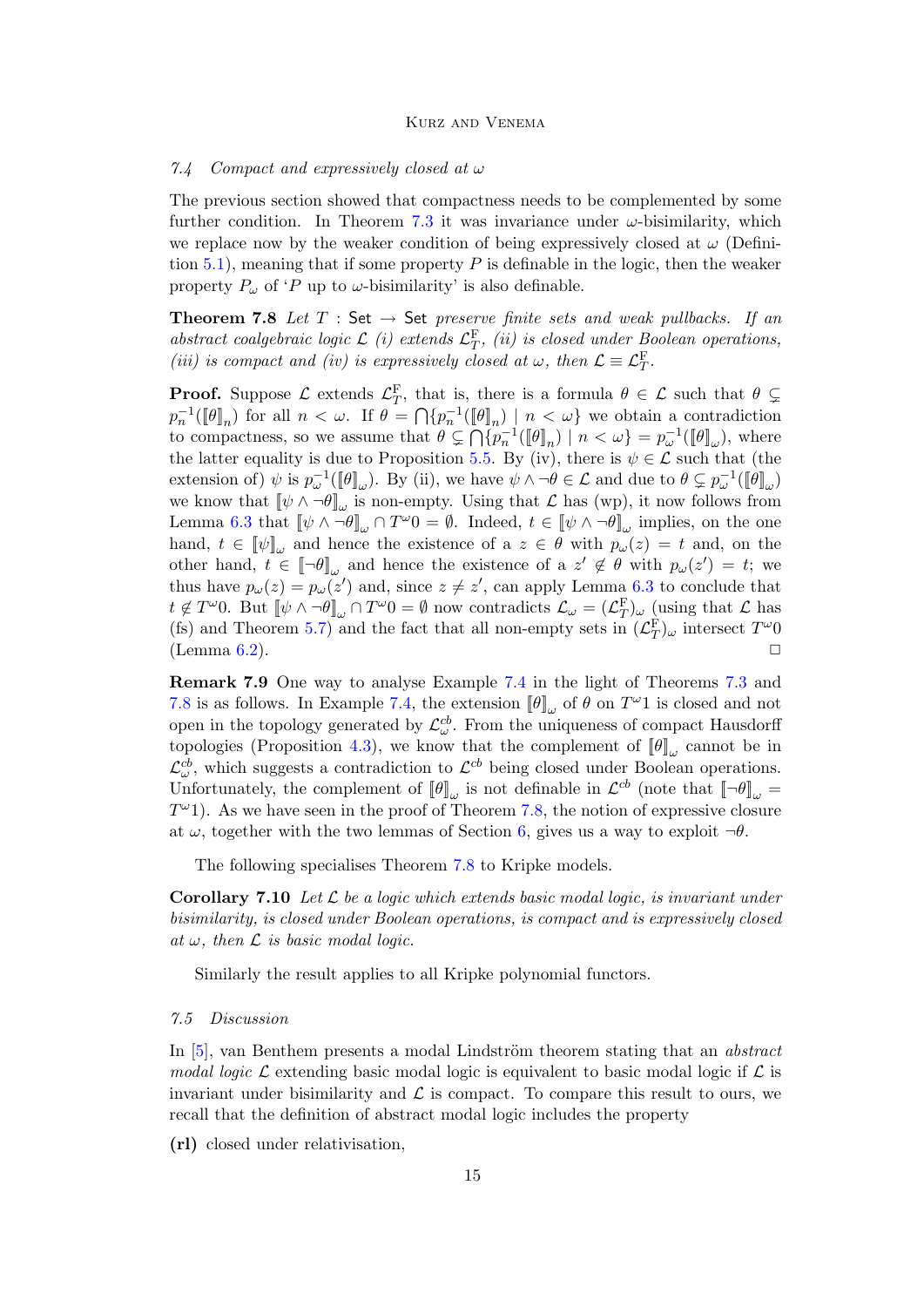which means that for every formula  $\varphi$  and every proposition letter p, the logic contains a formula  $rel(\varphi, p)$  which is true at a state x in a Kripke model M iff  $\varphi$  is true at x in the Kripke model we obtain from  $M$  by throwing away all the states where  $p$  is false. This condition is also part of Lindström's definition of an abstract logic, but from our coalgebraic perspective, it is not so natural. In particular, given a coalgebra  $X \to TX$  and a subset  $X' \subseteq X$ , it is not a priori clear what the induced coalgebra with carrier X' would be. (In the case where  $T = P$  one can simply take for  $\xi'(x)$  the intersection of  $\xi(x)$  with  $X'$ ).

In addition, there are natural logics that do not satisfy (rl). Consider for instance the diamond  $\langle \star \rangle$ , which is to be interpreted over the reflexive/transitive closure of the accessibility relation of the diamond  $\Diamond$ . If we consider the language with  $\langle \star \rangle$  but without  $\Diamond$ , we obtain a natural logic which is bisimulation invariant and compact, but does not have the relativisation property, as can easily be verified.

Finally, there is the work of Otto and Piro  $[21]$  on Lindström theorems for the extension of basic modal logic by a global modality, and of the guarded fragment of first-order logic. This work revolves around the

(tup) Tarski Union Property,

which requires the logic  $L$  to be closed under unions of  $L$ -elementary chains. Without going into the details, we just mention that the definition of this notion also involves substructures, which, as opposed to generated substructures, do not provide a coalgebraic notion. For this reason, the property (tup) does not seem to be a natural candidate for coalgebraic generalisations.

### 8 Conclusion

We showed that de Rijke's modal Lindström theorem is coalgebraic in nature and generalises from Kripke models to  $T$ -coalgebras for a large class of functors  $T$ . De Rijke's theorem is based on the notion of finite depth, whereas Lindström's original theorem makes crucial use of compactness. We therefore presented two coalgebraic Lindström theorems, replacing finite depth by compactness plus an additional condition. We showed that some additional condition is needed, but there may be other conditions still to be discovered (ideally such a condition would be enjoyed by all important non-compact logics extending basic modal logic). Further open questions include

- a Lindström theorem that covers basic modal logic, implies van Benthem's result, and can be generalised to coalgebra of arbitrary type,
- a Lindström theorem for modal logics extended with fixpoint operators, in particular, modal  $\mu$ -calculus,
- Lindström theorems that do not mention compactness and work for modal languages smaller than  $\mathcal{L}_T^F$  such as probabilistic modal logic [\[14\]](#page-16-24).

## References

<span id="page-15-0"></span>[1] Aczel, P., "Non-Well-Founded Sets," CSLI, Stanford, 1988.